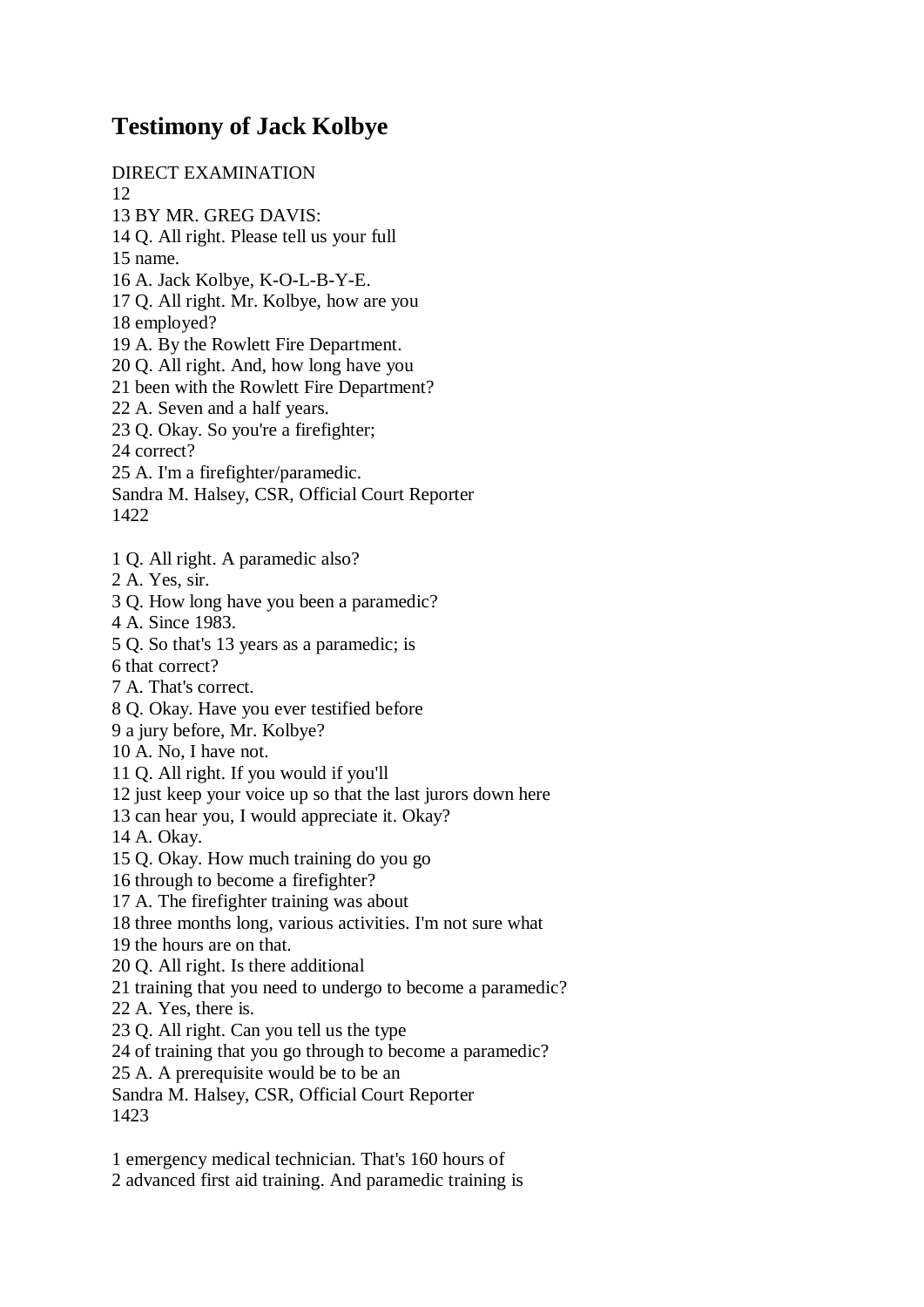3 built off of that, it's 300 hours of classroom training,

4 followed by 160 hours of clinical hospital rotations, 240

5 hours of ride-outs on an ambulance with another 6 paramedic.

7 Q. Okay. The folks that teach you there

8 to become a paramedic, are some of them doctors?

9 A. Yes, they are.

10 Q. How about nurses?

11 A. The coordinator of the class that I

12 took was a registered nurse that had a lot of experience

13 in intensive care.

14 Q. Okay. How about other paramedics as

15 instructors?

16 A. Yes, there are.

17 Q. Mr. Kolbye, let me direct your

18 attention back to June the 5th of 1996, and ask you

19 whether or not you were scheduled to work on June the 20 5th.

21 A. Yes, I was. On June 5th I reported at

22 7:00 o'clock in the morning.

23 Q. Okay. And, when you work as a

24 firefighter, what kinds of shifts do you work?

25 A. 24 hours on at the station and 48

Sandra M. Halsey, CSR, Official Court Reporter 1424

1 hours off.

2 Q. All right. So you were scheduled to

3 work from 7:00 in the morning on June the 5th to 7:00 in

4 the morning on June 6th; is that correct?

5 A. That's correct.

6 Q. And where was your fire station

7 located out there in Rowlett?

8 A. 5100 Dalrock.

9 Q. Would that be just south of 66?

10 A. That's correct.

11 Q. Who else was on duty with you at that

12 fire station? Do you recall the names?

13 A. Paramedic Brian Koschak was on the

14 ambulance with me. Our captain was Dennis Vrana, it was

15 Rick Coleman, Mike Youngblood. I can't recall anybody

16 else, I think that was the shift.

17 Q. And you mentioned Brian Koschak. He

18 was working the ambulance with you that day, or that

19 morning?

20 A. Yes, he was.

21 Q. Now, let's go forward a little bit to

22 June the 6th, 1996, about 2:30 in the morning. Were all

23 of y'all at the station at that time?

24 A. Yes, sir, we were.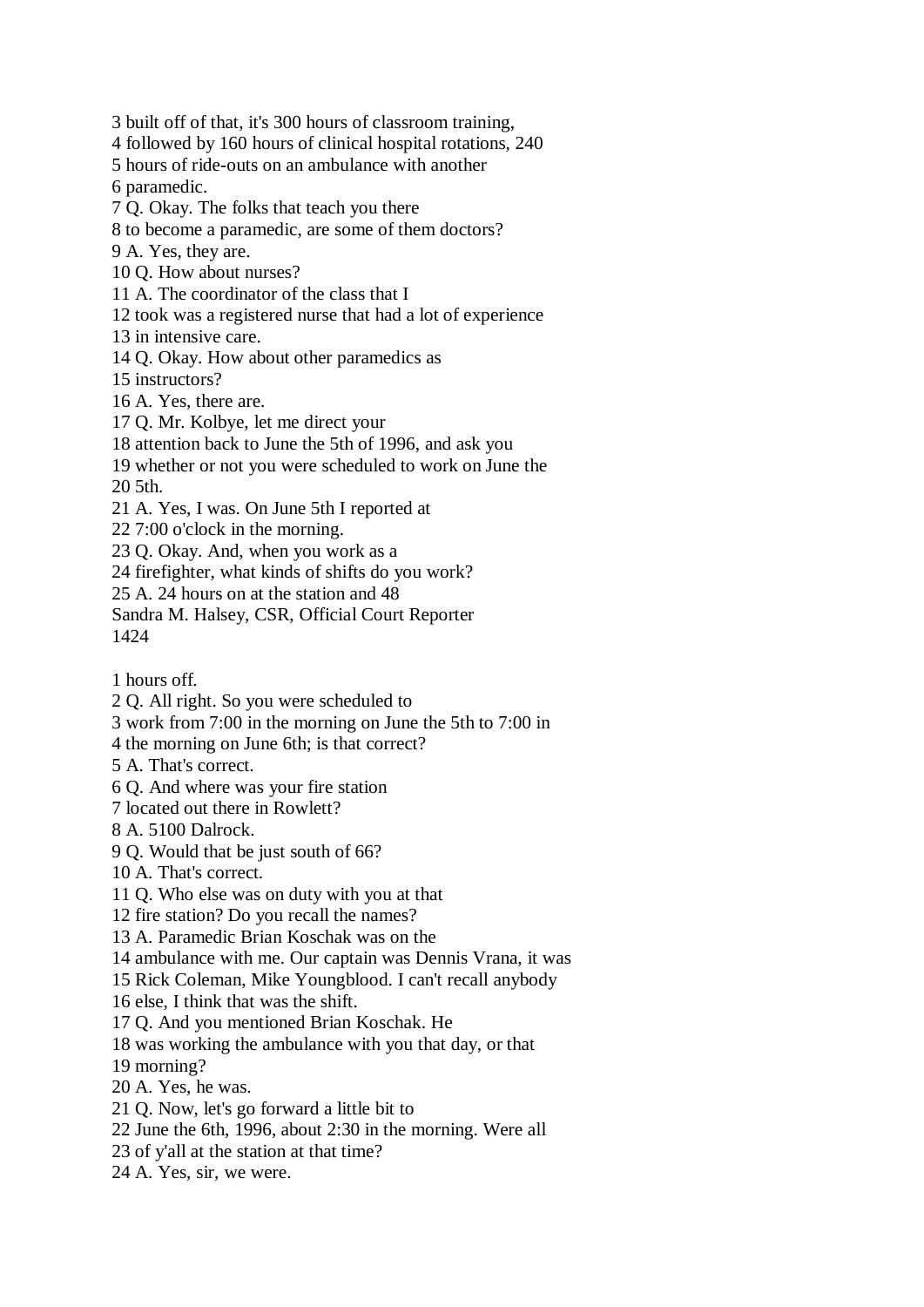25 Q. Were you sleeping? Sandra M. Halsey, CSR, Official Court Reporter 1425

1 A. Yes.

2 Q. Sometime near 2:30 in the morning did 3 a call come in to the fire station out there? 4 A. Yes, it did. 5 Q. All right. And what was the nature of 6 the call? 7 A. The nature of the call that came in as 8 a medical emergency. 9 Q. All right. And what could that mean? 10 Does that encompass a lot of different possibilities? 11 A. That's just a generic call for the 12 fact that somebody is going to need some medical help. 13 Q. All right. Did you and Brian Koschak 14 then get into the ambulance and start to leave the 15 station? 16 A. That's correct. 17 Q. Did you have a destination that you 18 were heading to? 19 A. 5801 Eagle. 20 Q. All right. Before you got to Eagle 21 Drive, did the call change a little bit, from just a 22 medical emergency to something else? 23 A. Yes. The dispatcher came on later and 24 said that this would be a possible stabbing. 25 Q. All right. And did it take you long Sandra M. Halsey, CSR, Official Court Reporter 1426 1 to get to 5801 Eagle? 2 A. From the time the call came in it was 3 within five minutes. 4 Q. Okay. When you got there to the 5 house, did you see any other emergency personnel, and by 6 that I mean fire engines, ambulances or police cars? 7 A. Yes. There was a police car already 8 there when we arrived and there was another one behind 9 us. 10 Q. All right. And were y'all the first 11 ambulance though to arrive at the scene? 12 A. That's correct. 13 Q. This other car that was coming in with 14 you, do you know who was driving that car? 15 A. That would have been Officer Matt 16 Walling. 17 Q. And when you and Koschak actually 18 parked there at the residence, did y'all immediately get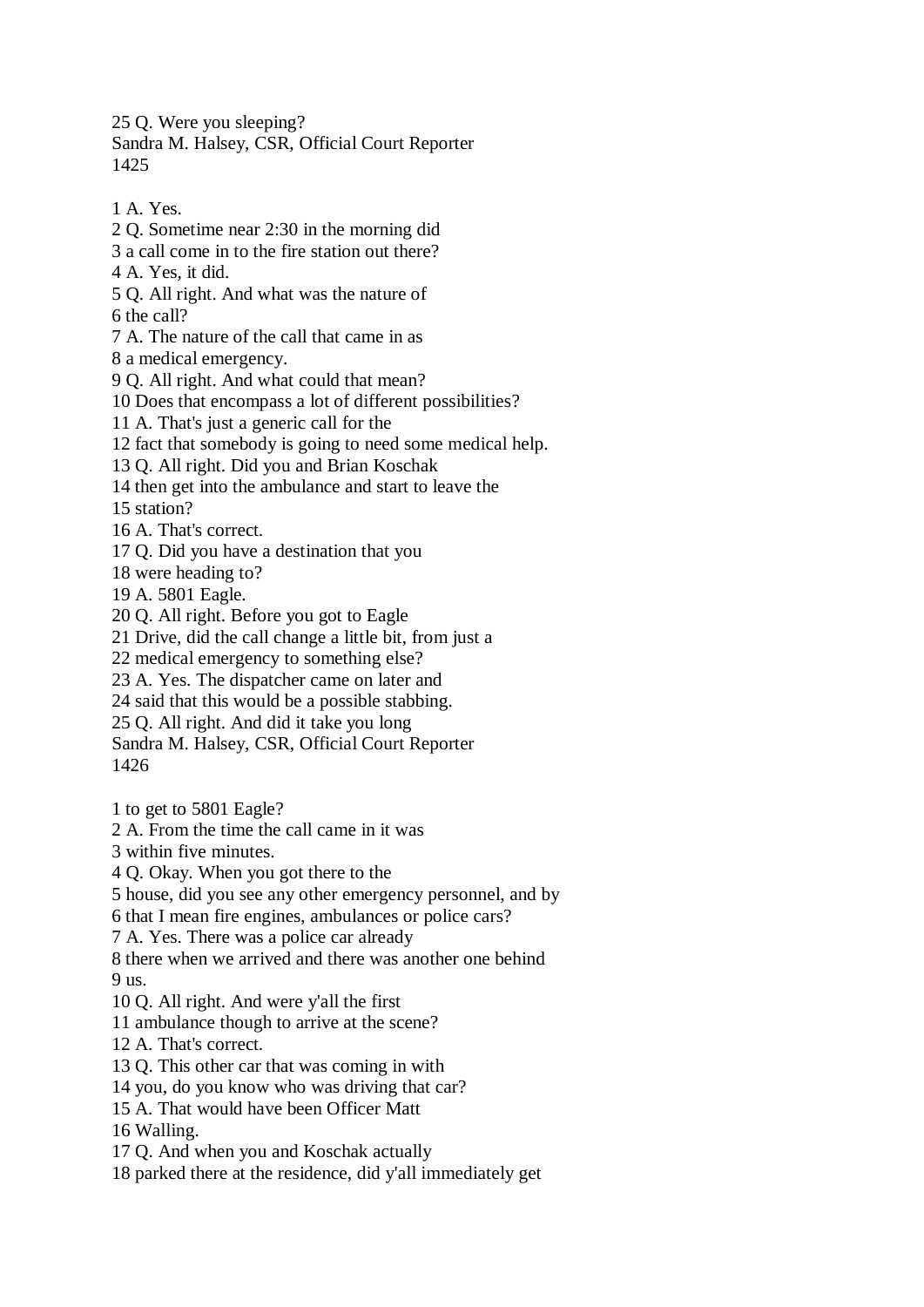19 out and go into the house?

20 A. No, we didn't. We stayed inside

21 because it was a possible stabbing waiting for the police

22 to let us know that the scene would be clear.

23 Q. Okay. So you were going to wait on

24 some police officer to actually come out and tell you it

25 was okay to come in. Right?

Sandra M. Halsey, CSR, Official Court Reporter

1427

1 A. That or the dispatcher, yes, sir.

2 Q. All right. Do you know how long that

3 you and Koschak waited out in the ambulance before

4 someone actually gave you the word it was okay to go in

5 and start treating?

6 A. Less than two minutes.

7 Q. All right. And who was it that

8 actually told you it was okay for y'all to go on in?

9 A. Officer Walling.

10 Q. All right. And did both you and Brian

11 Koschak get out of the ambulance at that point and start

12 to go into the house?

13 A. Brian got on the radio and called for

14 additional help, and I grabbed the medical kit and I

15 proceeded in. After he made the call for additional

16 help, he followed me in.

17 Q. So you say that you had a medical kit

18 with you. Do you have a lot of equipment in that kit?

19 A. It's just basic stuff. It's stuff

20 that will just get us by inside the house until we get

21 somebody back outside into the ambulance.

22 Q. Okay. And, did you go in the front

23 door of the house?

24 A. Yes, I did.

25 Q. And, did you go to anywhere in

Sandra M. Halsey, CSR, Official Court Reporter

1428

1 particular, once you got inside the house?

2 A. I walked through the front door

3 through an entryway and into a living area, a living/den

4 area, I suppose you would call it.

5 Q. Okay. Let me just show you State's

6 Exhibit No. 10, which is a floor plan of the house. Are

7 you familiar with the layout of the house?

8 A. Yes, I am.

9 Q. This being the front door right here?

10 A. Yes, sir.

11 Q. When you talk about the family room,

12 are you talking about the family room labeled on the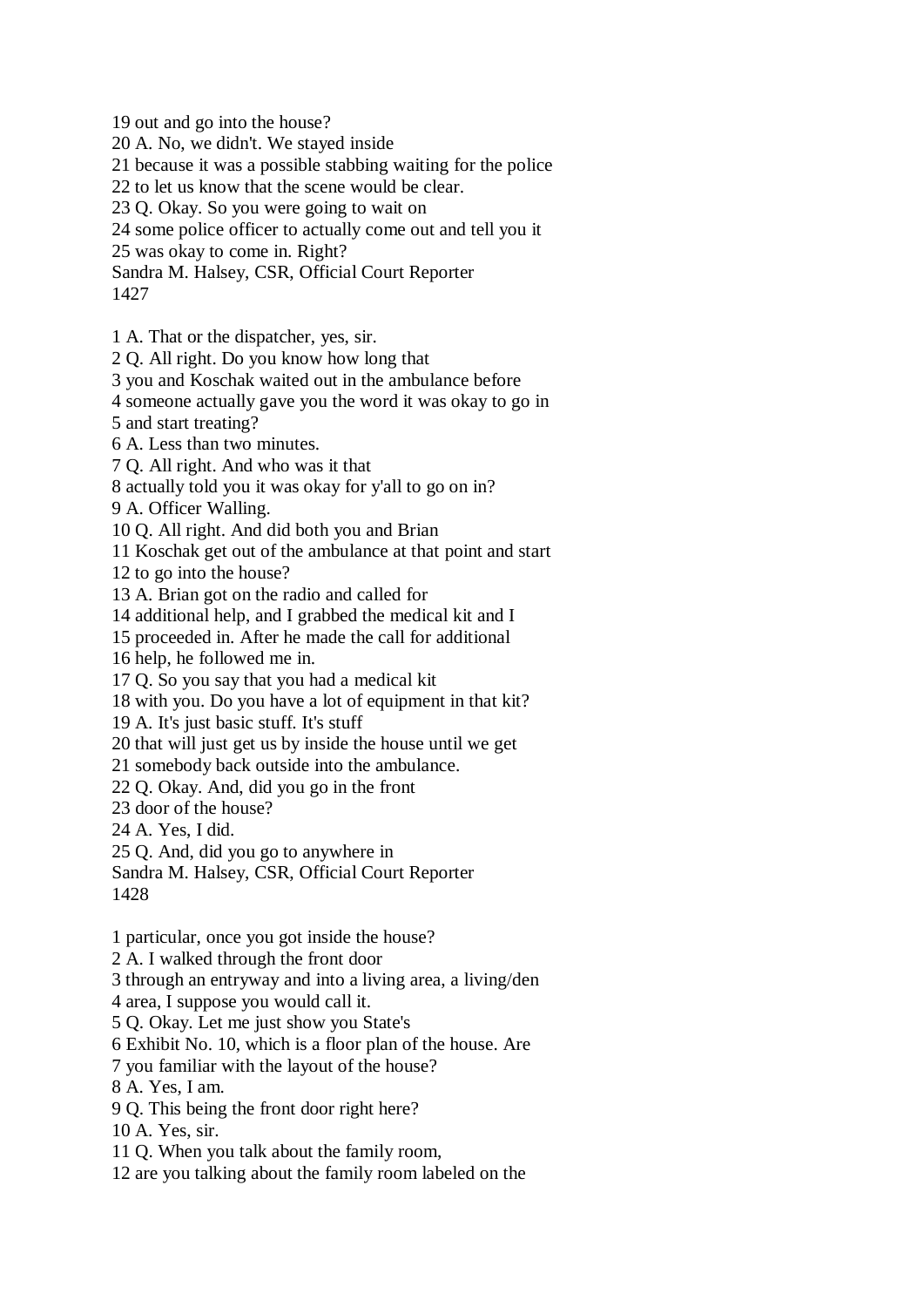13 diagram there?

14 A. That is correct.

15 Q. Okay. And when you came into that

16 room, Mr. Kolbye, can you tell us whether or not anyone

17 else was in there at that time?

18 A. When I walked in I noticed Police

19 Officer Waddell, a female and another male.

20 Q. All right. So you noticed the police

21 officer; is that right?

22 A. I'm sorry?

23 Q. Did you notice a police officer?

24 A. Yes, sir, I did.

25 Q. Do you know what his name was?

Sandra M. Halsey, CSR, Official Court Reporter

1429

1 A. That would be Officer Waddell.

2 Q. Okay. So you've got Officer Waddell,

3 then you've got a female and you've got a male; is that

4 right?

5 A. That's correct.

6 Q. Do you recall where in that family

7 room that Officer Waddell was?

8 A. He was standing between or near where

9 the living room and the kitchen would meet.

10 Q. Okay. Is there a -- some sort of a

11 bar or counter that separates the kitchen and the living

12 area?

13 A. Yes, there was. He was standing in

14 front of that.

15 Q. Okay. On the kitchen side or on the

16 family side?

17 A. On the family side.

18 Q. All right. How about the female?

19 Where was she when you came into the room?

20 A. She standing next to him.

21 Q. All right. And do you recall whether

22 or not she was standing up or sitting down, or what in

23 particular that she was doing at that time?

24 A. She was standing up.

25 Q. All right. By Officer Waddell?

Sandra M. Halsey, CSR, Official Court Reporter

## 1430

1 A. Yes, sir.

2 Q. Okay. How about the other male that

3 you saw in the room? Where was he?

4 A. He was in the -- I suppose you call it

5 the middle of the living area.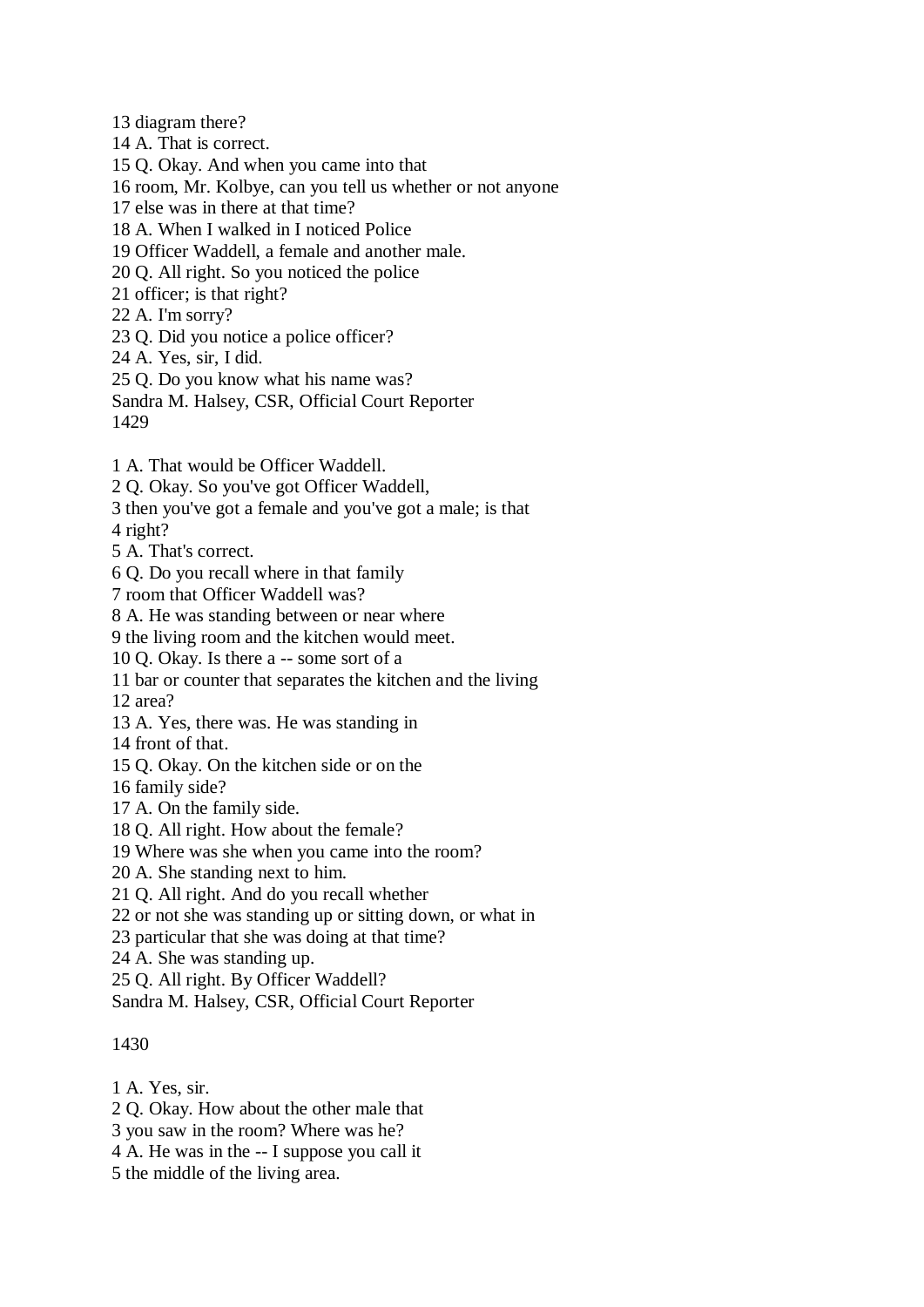6 Q. All right. Middle of the room then. 7 Right? 8 A. That's correct. 9 Q. He's not over with Officer Waddell and 10 the female? 11 A. No, he's not. 12 Q. The female that you saw that morning, 13 do you see her here in the courtroom today? 14 A. Yes, sir, I do. 15 Q. Okay. Is she the lady down here with 16 the pen and the notepad in front of her? 17 A. Yes, sir. 18 19 MR. GREG DAVIS: Your Honor, may the 20 record please reflect that this witness has identified 21 the defendant in open court? 22 THE COURT: Yes, sir. 23

24 BY MR. GREG DAVIS:

25 Q. Now, did you come to know the female

Sandra M. Halsey, CSR, Official Court Reporter 1431

1 to be Darlie Routier?

2 A. Yes, sir, that's correct.

3 Q. Tell us, what was the defendant doing

4 when you first saw her?

5 A. She was standing next to Officer

6 Waddell. She was holding a towel on her neck.

7 Q. All right. Where did you go in the

8 room?

9 A. As soon as I entered the room, I

10 looked at Officer Waddell, he gave me a nod indicating a

11 direction that I looked in, and there I saw a small child

12 laying on the floor.

13 Q. Okay. Where was he in the room?

14 A. Just to my left as I walked in.

15 Q. Okay. So you just go into the family

16 room and he's right there on your left; is that right?

17 A. That's correct.

18 Q. How was he positioned? Was he on the

19 floor?

20 A. He was lying face down on the floor.

21 Q. And what did you do?

22 A. I walked over to the child and

23 examined his back side briefly for any injuries, and I

24 rolled him over.

25 Q. Do you recall how he was clothed?

Sandra M. Halsey, CSR, Official Court Reporter 1432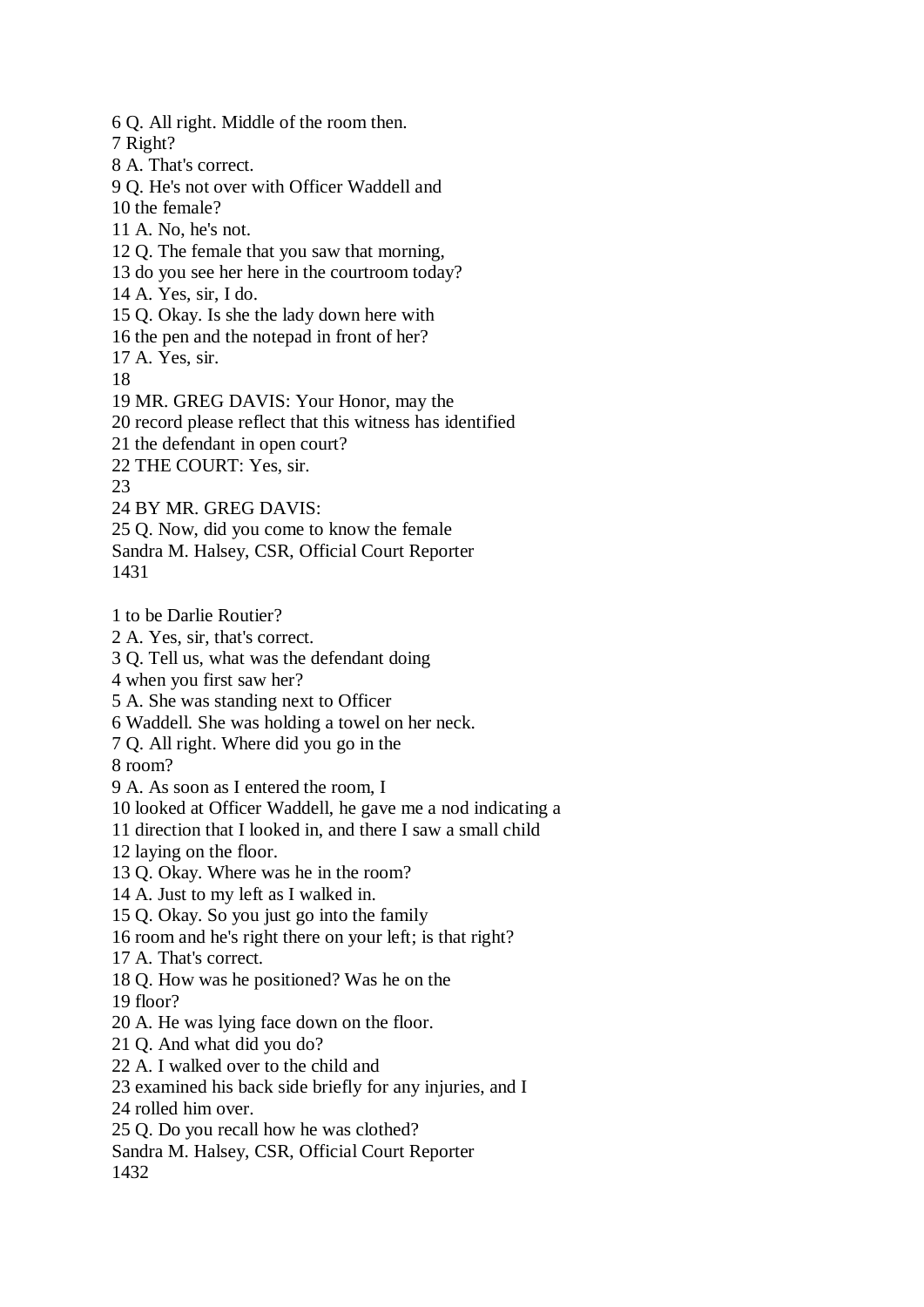1 A. He had on a dark T-shirt and blue

2 jeans.

3 Q. You say then that you examined his

4 back. Let me ask you: Was there any kind of a rag or

5 towel or anything else on top of that child?

6 A. No, there was not.

7 Q. Are you sure about that?

8 A. I'm absolutely sure about that.

9 Q. Okay. He's got on blue jeans and he's

10 got on a black shirt. Right?

11 A. That's correct.

12 Q. You say that you turned him over; is

13 that right?

14 A. I rolled him over, yes, sir.

15 Q. Okay. And what, if anything, occurred

16 when you rolled the child over?

17 A. He gasped for a gasp of air, and that

18 was the final time that he breathed.

19 Q. When he gasped did you notice whether

20 or not his eyes were open?

21 A. Yes, sir, his eyes were open and there

22 were still a light of life in those eyes.

23 Q. Did you ever see that light go out of 24 his eyes?

25 A. Yes, sir, as I was with the child it

Sandra M. Halsey, CSR, Official Court Reporter 1433

1 slowly faded.

2 Q. All right. How long did you remain

3 inside the residence with the child?

4 A. About two minutes.

5 Q. Okay. And, at some point then, did

6 you move him out to your ambulance?

7 A. Yes, sir. I picked him up and carried

8 him out to the ambulance.

9 Q. What was the purpose of moving him out

10 to the ambulance?

11 A. I looked up and could tell that my

12 partner was going to be busy, that he wasn't going to be

13 able to assist me. There was some commotion and chaos in

14 the house. But more than anything, that's where the

15 advanced life support that I would need would be in the

16 ambulance. I really wanted to get him hooked up to an

17 EKG monitor as soon as possible.

18 Q. Okay. This photograph that's out

19 here, State's Exhibit 9-A, do you recognize this to be

20 the child that you found inside, face down, that you

21 moved to the ambulance?

22 A. Yes, sir, that's him.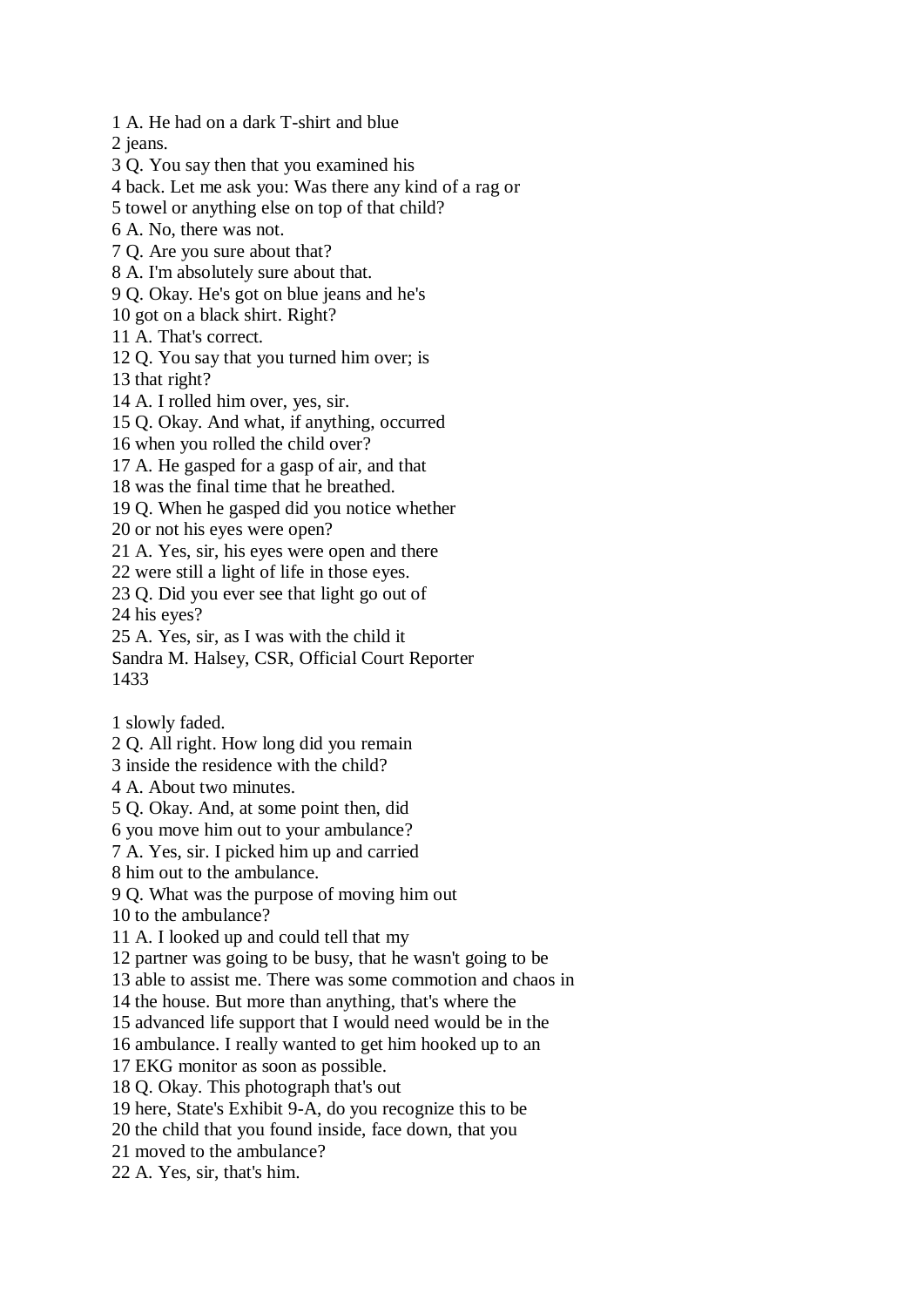23 Q. Okay. What was his condition, at the 24 time that you started to move him out to the ambulance? 25 A. He was not breathing. There was no Sandra M. Halsey, CSR, Official Court Reporter 1434

1 pulse.

2 Q. Okay. I'm interested in the actual 3 movement of him. How did you take him out to the 4 ambulance? 5 A. I carried him in my arms. His back -- 6 he was face up in my arms. 7 Q. Okay. Was he bleeding as you took him 8 out? 9 A. No, he was not. 10 Q. Okay. Were you getting a lot of blood 11 on you as you carried him out? 12 A. No, I was not. Actually, when I 13 stopped and opened the back of the ambulance I had to 14 prop him up on my chest with my knee to free an arm to 15 open it. And I had very little blood on me, what would 16 have rubbed off of his clothes on to me. 17 Q. And once you took him out to your 18 ambulance, what did you do with him? 19 A. I continued CPR, which I had started 20 in the house before I carried him out. Shortly after 21 that time, the engine company arrived, Paramedic Coleman 22 I could see was available, so I asked him to come and 23 assist me. 24 Q. And did he? 25 A. Yes, he did. Sandra M. Halsey, CSR, Official Court Reporter 1435 1 Q. Okay. Did you and Paramedic Coleman 2 continue working on Damon there in the ambulance? 3 A. Yes, we did. I continued to do chest 4 compressions for the CPR. Coleman took over the 5 respiratory efforts and made preparations to intubate the 6 child. 7 Q. When you talk about intubate, are you 8 talking about putting a tube down him, to help him 9 breathe? 10 A. Yes, sir. There's various sized tubes 11 that we call endotracheal tubes and they go past the 12 mouth into the trachea, or the windpipe, and it gives us 13 a better seal for making respiratory efforts. 14 Q. Okay. All right. At some point did 15 you transport Damon to the hospital? 16 A. Yes, we did. We stayed in the back of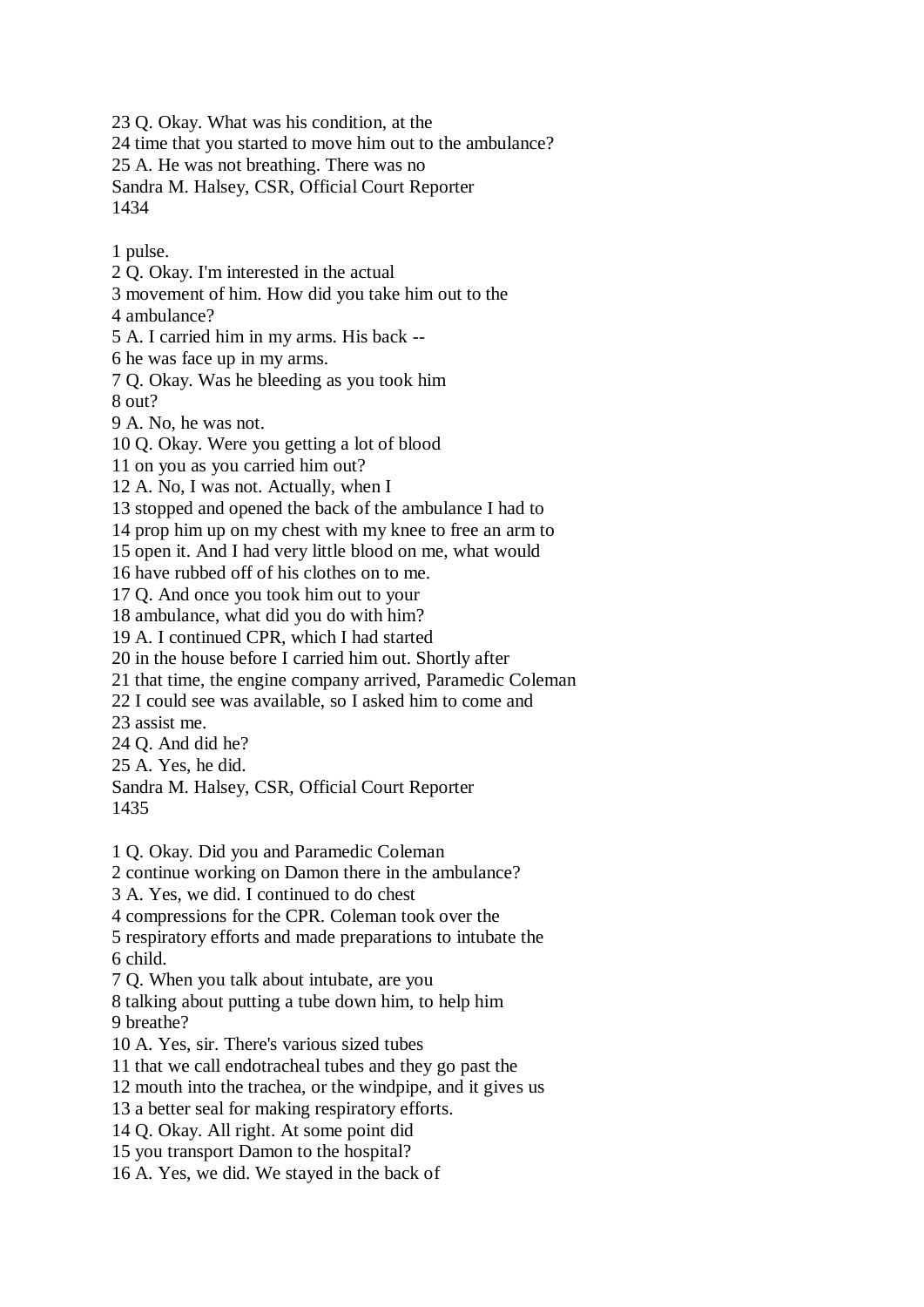17 the ambulance probably 15 minutes continuing on with the

18 advanced life support before we transported him.

19 Q. Let me ask you a question: You were

20 in the house a very short period of time with him; is

21 that right?

- 22 A. That's correct.
- 23 Q. You then were in the ambulance with
- 24 him for, what, about 15 minutes before you started going
- 25 to the hospital. Right?

Sandra M. Halsey, CSR, Official Court Reporter

- 1436
- 1 A. That's correct.
- 2 Q. And how long did it take you to get to
- 3 the hospital with him?
- 4 A. It would have been maybe another 15
- 5 minutes.
- 6 Q. Okay. What hospital did you take him
- 7 to?
- 8 A. Baylor of Dallas.
- 9 Q. In route to the hospital, did you and
- 10 Paramedic Coleman continue working on the child?
- 11 A. That's correct. In route to the
- 12 hospital I actually started an IV in the jugular vein
- 13 that we had not been able to accomplish before. And we
- 14 pushed a drug, epinephrine, which is a cardiac drug, and
- 15 continued CPR.
- 16 Q. Okay. Did Damon show any response to
- 17 your treatment?
- 18 A. No, he did not.
- 19 Q. By the time you got down to Baylor
- 20 with him, what was his condition?
- 21 A. It had not changed any.
- 22 Q. Still no pulse?
- 23 A. Still no pulse, no respiration.
- 24 Q. And I assume that once you got down
- 25 there, that the Baylor personnel then took over the
- Sandra M. Halsey, CSR, Official Court Reporter
- 1437
- 1 treatment, or attempted treatment of Damon; is that 2 right?
- 3 A. Yes, sir. We took him into one of the
- 4 rooms, their larger room, their trauma room, and turned
- 5 him over to the staff there.
- 6 Q. Okay. How long did you and Paramedic
- 7 Coleman remain there at the hospital? Any idea?
- 8 A. It took us a little while to regroup,
- 9 probably about an hour.
- 10 Q. Okay. Had you ever dealt with a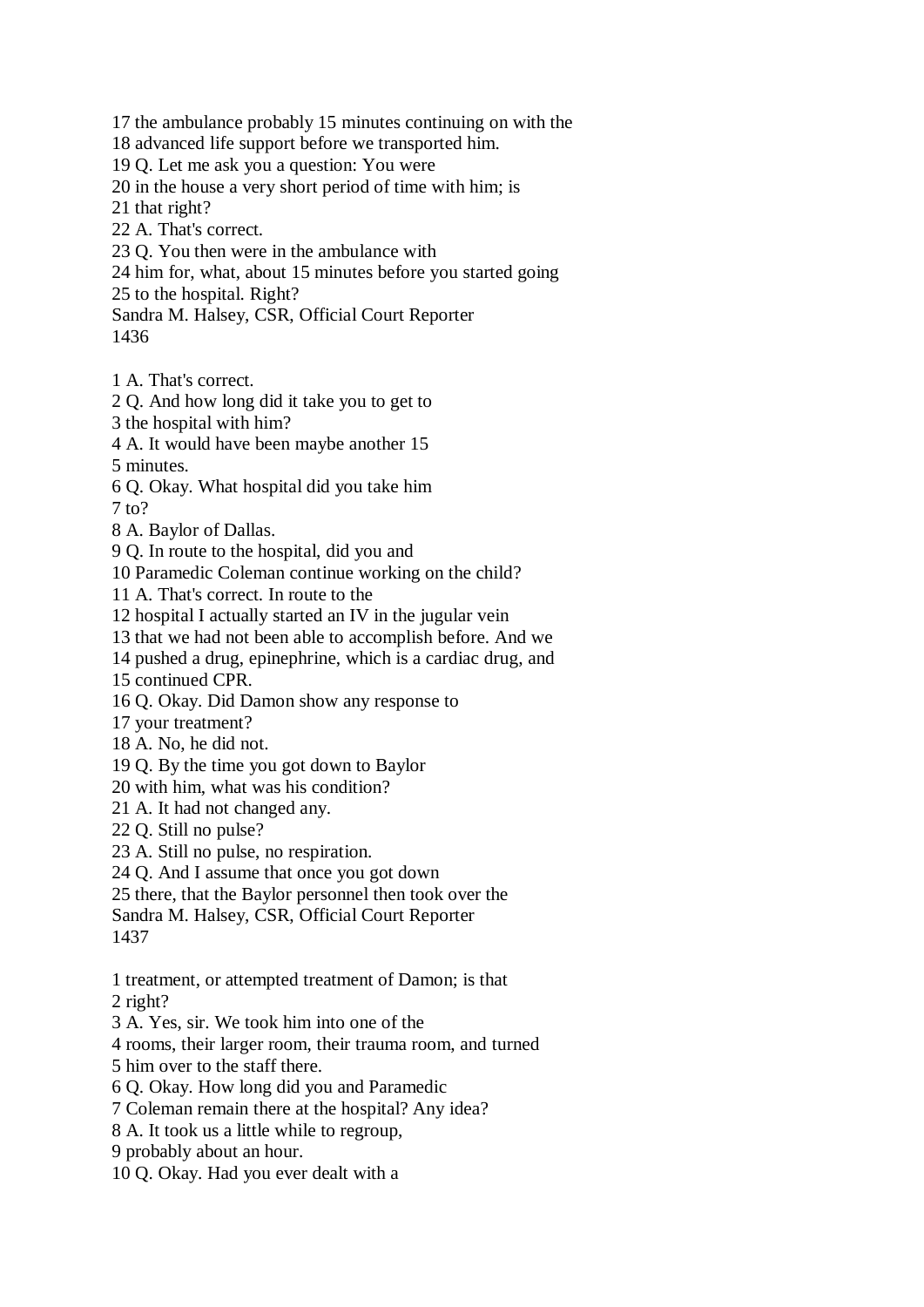11 situation quite like this before? 12 A. No, sir, nothing like this. 13 Q. While you were in the house there at 14 5801 Eagle Drive, did you ever have occasion to go up to 15 the defendant to talk with her, to look at her, to do 16 anything with her? 17 A. No, sir, I did not. 18 Q. You ever have any occasion to attempt 19 to treat her, assess her wounds, touch her clothing, 20 anything of that order? 21 A. No, sir, I did not. 22 Q. Would it be fair to say that your 23 entire focus was on Damon? 24 A. Yes, it was. 25 Q. Was -- were there other paramedics who Sandra M. Halsey, CSR, Official Court Reporter 1438 1 began attending to the defendant while you tried to 2 assist Damon? 3 A. Yes, there was. Brian Koschak, the 4 partner that I rode in on, had been left behind in the 5 room, and he, as I understood it, took care of her from 6 that point on. 7 Q. Okay. Let me ask you a little bit 8 about the CPR. You've been performing CPR how long now? 9 A. I took my first class in probably 10 1977. I've been a CPR instructor for the past five 11 years. I have been doing CPR as a paramedic 13 or 14 12 years. 13 Q. Okay. Paramedic Kolbye, this child 14 was face down on the floor. Right? 15 A. That is correct. 16 Q. Do you know of any way to perform CPR 17 on a child or any other person who is face down? 18 A. No, there is no way. 19 Q. Okay. What would you need to do to 20 that child in order to perform CPR? 21 A. You would have to roll him over on his 22 back. 23 Q. Okay. Like you did? 24 A. Yes, sir. 25 Q. Now, if -- let's assume that a child Sandra M. Halsey, CSR, Official Court Reporter 1439 1 such as Damon is face down and is bleeding from the back. 2 Okay?

- 3 A. Yes, sir.
- 4 Q. And, let's assume that a person who is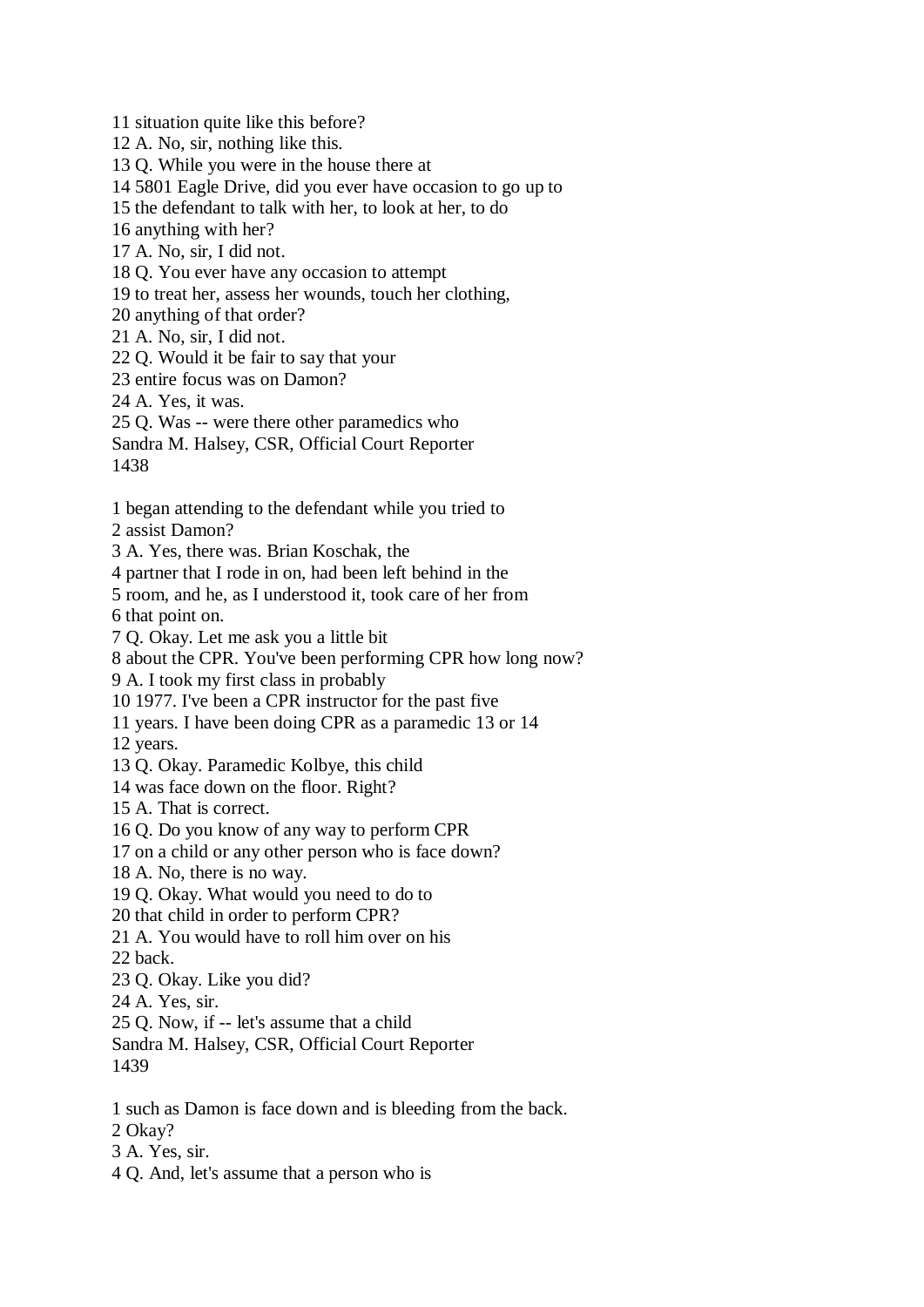5 not a paramedic, not trained in the medical field like 6 you are, is instructed to assist that person or render 7 first aid of some order to that person, what would be the 8 proper instruction to give to that individual in your 9 opinion? 10 A. For somebody that is not trained in 11 CPR? 12 Q. Right. What's the thing they ought to 13 do for that child? 14 A. They should find something that is 15 going to be absorbent, apply pressure to those wounds to 16 stop the bleeding. 17 Q. Like go look for a rag and place a rag 18 on the boy's back and apply pressure to stop the 19 bleeding? 20 A. That would be correct. 21 Q. I have one additional question about 22 your activities out there that morning. I know you're 23 not in the house very long, are you? 24 A. No, sir. 25 Q. Okay. Did you ever see a civilian Sandra M. Halsey, CSR, Official Court Reporter 1440 1 female come into the house to that family room while you 2 were there? 3 A. No, I did not. 4 Q. Anybody identified as Karen Neal ever 5 come into that room while you were inside the residence 6 attending to Damon? 7 A. No. 8 Q. Let me ask you: Prior to your 9 testimony today, you and I have talked about your 10 testimony, haven't we? 11 A. Yes, we have. 12 Q. Okay. And we have talked before we 13 came to Kerrville; is that right? 14 A. That's correct. 15 Q. Do you remember about the number of 16 times that you and I have talked about what you did out 17 there that morning while we were in Dallas? 18 A. Four times. 19 Q. Okay. Did you come down to the 20 Courthouse at one point?

21 A. In Dallas?

22 Q. Yes.

23 A. Yes, sir, I did.

24 Q. Did you come to the courtroom where

25 other police officers and paramedics were?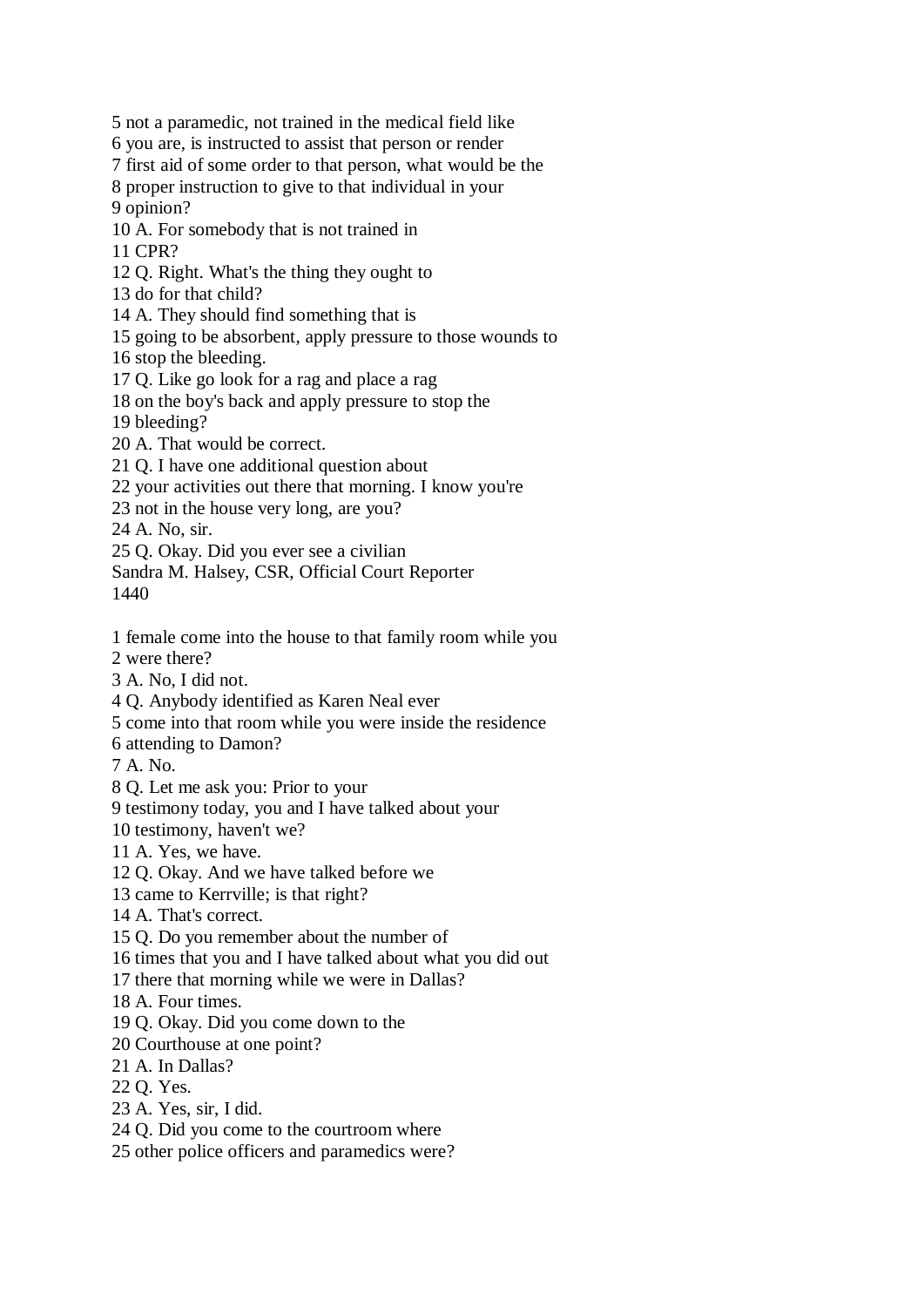Sandra M. Halsey, CSR, Official Court Reporter 1441

1 A. Yes, sir. 2 Q. All right. And did I ask you to get 3 up on the witness stand and tell me what you just told 4 this Jury? 5 A. Yes, sir, you did. 6 Q. Did I also come out to the -- I 7 believe it was the Rowlett Police Department, wasn't it, 8 where we met for the first time? 9 A. The first time, yes, sir. 10 Q. Okay. And we may have met other times 11 in Dallas in addition to that. Correct? 12 A. Correct. 13 Q. Okay. And you've been in Kerrville 14 now since, what, Monday night? 15 A. I came in Monday night. 16 Q. All right. And did I ask you to come 17 over -- I'm losing track. Was it either Tuesday or 18 Wednesday night, did I ask you to come to my room for a 19 few minutes so we could go over your testimony again? 20 A. I believe it was Tuesday night. 21 Q. Okay. Is that the only meeting we've 22 had while we're here in Kerrville to discuss your 23 testimony? 24 A. Yes, sir. 25 Q. Let me ask you whether you prepared Sandra M. Halsey, CSR, Official Court Reporter 1442 1 any reports concerning your activities out there, run 2 sheets or any other items? 3 A. Yes, sir, I did.  $\Delta$ 5 6 (Whereupon, the following 7 mentioned item was 8 marked for 9 identification only 10 after which time the 11 proceedings were 12 resumed on the record 13 in open court, as 14 follows:) 15 16 BY MR. GREG DAVIS: 17 Q. All right. Paramedic Kolbye, let me 18 ask you, if you would, to look at State's Exhibit 20-D. 19 Is that a report that you prepared?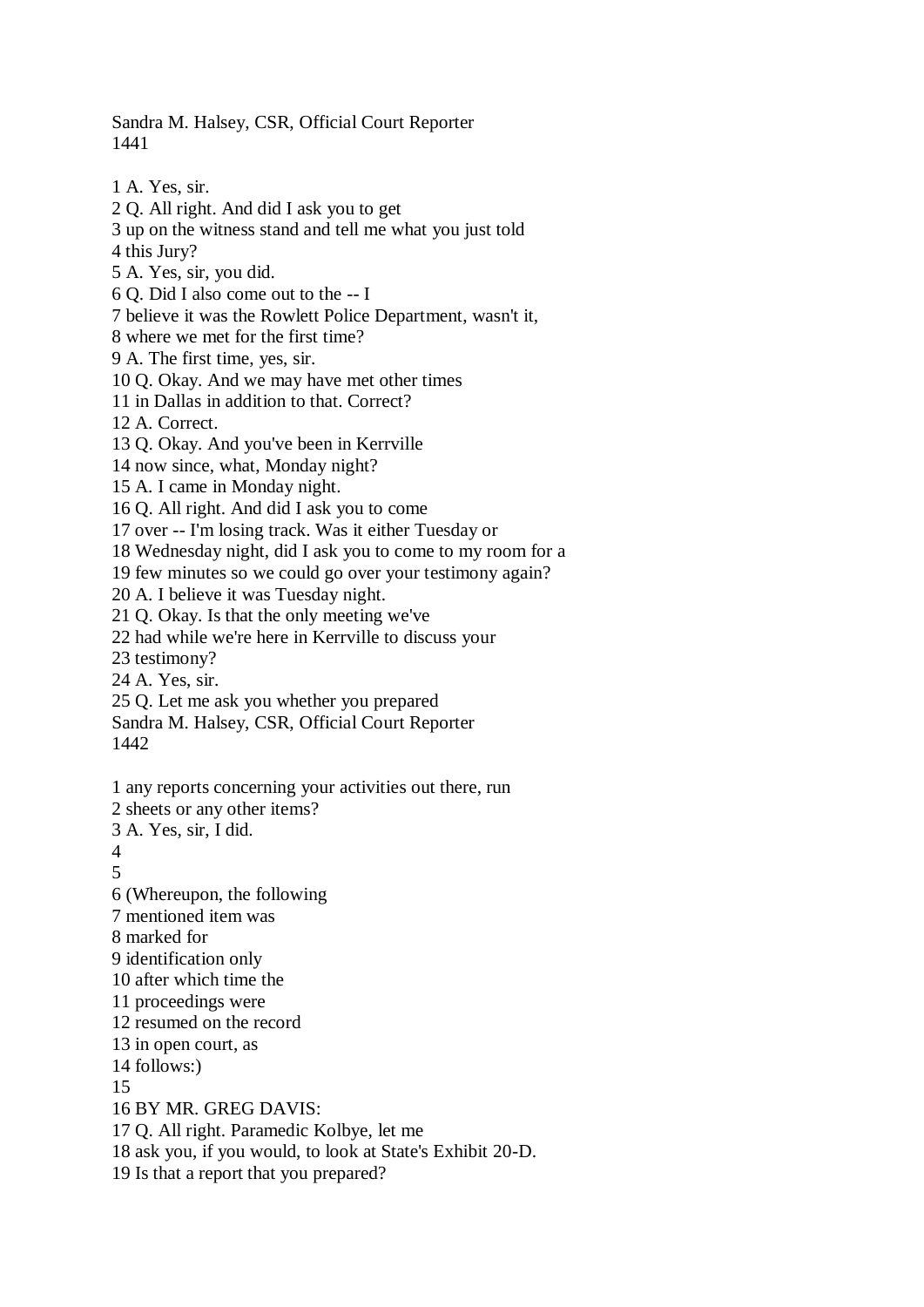20 A. That's -- 21 Q. Or did someone else prepare that? 22 A. This is the report for my run that I 23 made. The report was actually filled out by Rick 24 Coleman, I discussed it with him what needed to be put on 25 here. He's the one that actually filled it out. Sandra M. Halsey, CSR, Official Court Reporter 1443 1 Q. Okay. So you gave him the information 2 and he actually made the writing; is that right? 3 A. That's correct. 4 Q. Okay. In addition to the report, 5 State's Exhibit 20-D, did you also, at the request of the 6 Rowlett Police Department, give an affidavit concerning 7 what occurred out there at the residence that night? 8 A. Yes, I did. 9 Q. And did they also ask you to make a 10 drawing about where people were at the time that you came 11 into the house? 12 A. Yes, they did. 13 Q. The children? 14 A. Yes, they did. 15 16 17 18 (Whereupon, the following 19 mentioned item was 20 marked for 21 identification only 22 after which time the 23 proceedings were 24 resumed on the record 25 in open court, as Sandra M. Halsey, CSR, Official Court Reporter 1444 1 follows:)  $\mathcal{D}_{\mathcal{L}}$ 3 BY MR. GREG DAVIS: 4 Q. All right. And that's State's Exhibit 5 20-G; is that right? 6 A. Yes, sir. 7 Q. All right. Let me ask you also, 8 Paramedic Kolbye, if you've already, at some point, last 9 year, I believe it was in September, already been 10 cross-examined, by an attorney representing the 11 defendant? 12 A. Yes, sir. 13 Q. Okay. And did you answer his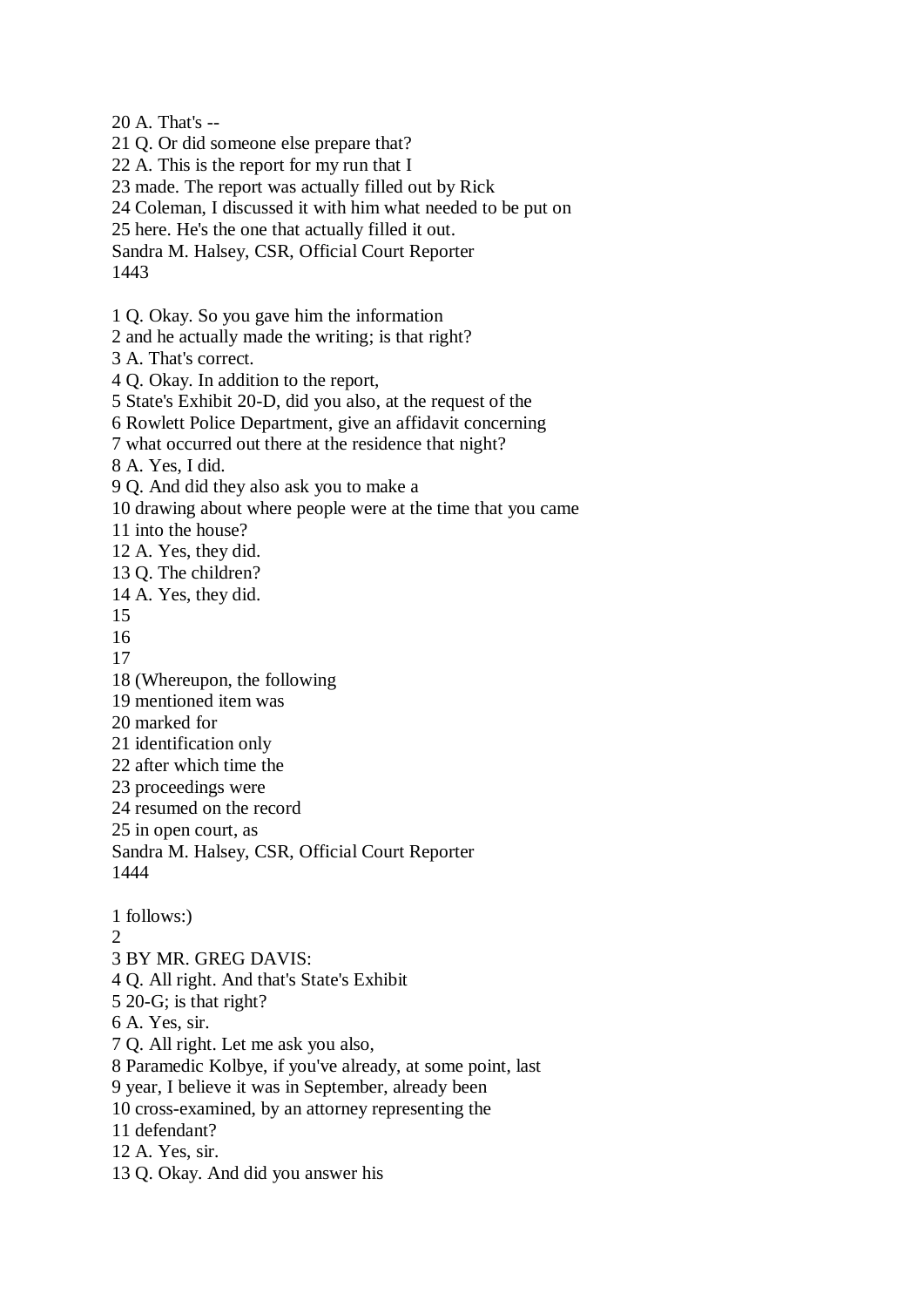14 questions that day? 15 A. Yes, I did. 16 Q. Okay. And there was a transcript made 17 of that; is that right? 18 A. That's correct. 19 Q. And that attorney's name was -- well, 20 let me just ask you: Was it one of the five attorneys 21 sitting over here with Mrs. Routier today? 22 A. I do not recognize any of them. 23 Q. All right. Do you recognize the 24 attorney's name, Douglas Parks? 25 A. Yes, sir, I do. Sandra M. Halsey, CSR, Official Court Reporter 1445 1 Q. Okay. And so he's the one that's 2 already questioned you and cross-examined you; is that 3 right? 4 A. That's correct. 5 6 MR. GREG DAVIS: Your Honor, at this 7 time, I will tender State's Exhibits 20-G and 20-D to 8 counsel, and I'll pass this witness for 9 cross-examination. 10 THE COURT: Mr. Mosty. 11 MR. RICHARD C. MOSTY: Yes, sir. 12 THE COURT: All right, sir. 13 MR. RICHARD C. MOSTY: May I have a 14 moment? 15 THE COURT: You may indeed. Ten 16 minute break? 17 MR. RICHARD C. MOSTY: Sure. 18 THE COURT: Okay. Ten minute break. 19 20 (Whereupon, a short 21 Recess was taken, 22 After which time, 23 The proceedings were 24 Resumed on the record, 25 In the presence and Sandra M. Halsey, CSR, Official Court Reporter 1446 1 Hearing of the defendant 2 but outside the presence of 3 the jury, as follows:) 4 5 6 THE COURT: Are both sides ready to 7 bring the jury back in and continue?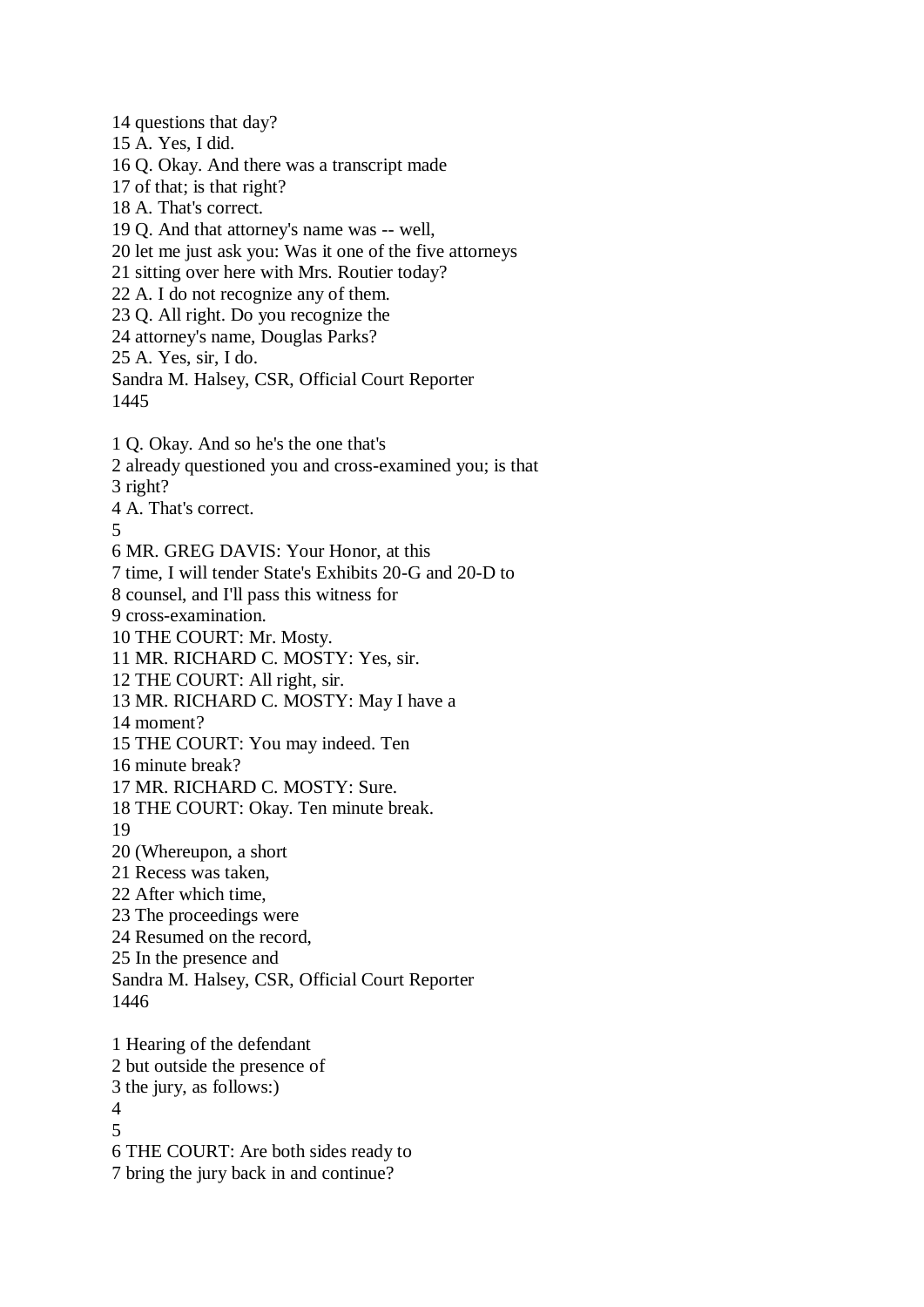8 MR. GREG DAVIS: Yes, sir, the State 9 is ready. 10 MR. RICHARD C. MOSTY: Yes, sir, the 11 defense is ready. 12 THE COURT: All right. Bring the jury 13 in, please. 14 15 (Whereupon, the jury 16 was returned to the 17 courtroom, and the 18 proceedings were 19 resumed on the record, 20 in open court, in the 21 presence and hearing 22 of the defendant, 23 as follows:) 24 25 THE COURT: All right. Let the record Sandra M. Halsey, CSR, Official Court Reporter 1447 1 reflect that all parties of trial are present and the 2 jury is seated. 3 Mr. Mosty. 4 5 6 CROSS EXAMINATION 7 8 BY MR. RICHARD C. MOSTY: 9 Q. Mr. Kolbye, I just want to cover a few 10 things with you. 11 Do you know, just through your 12 dealings with -- do you know the Rowlett Police 13 Department Officers? 14 A. Just as a course through work. 15 Q. Through work, I mean? 16 A. Yes. 17 Q. I mean, for instance, you know who 18 Walling is, or when you saw him you knew who that was? 19 A. Yes, sir. 20 Q. And Waddell as well? 21 A. That's correct. 22 Q. If I understand, you are in route -- 23 how far is the station from this house? 24 A. Two to three miles. 25 Q. Okay. Sandra M. Halsey, CSR, Official Court Reporter 1448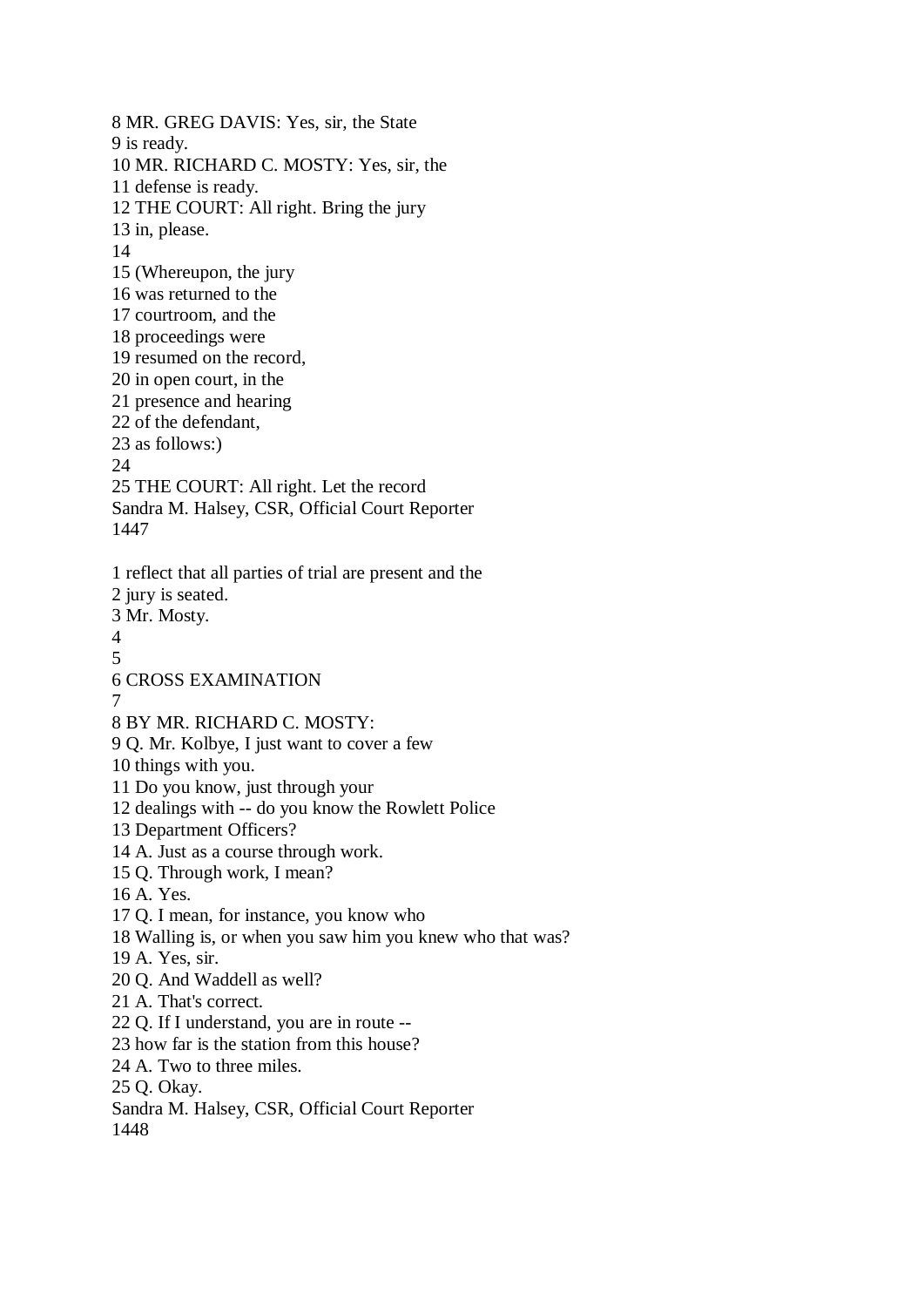1 A. It's very close. 2 Q. All right. And you were there within 3 just a few minutes? 4 A. That's correct. 5 Q. Okay. And, as a matter of fact, you 6 were there in front of Walling? 7 A. That is correct. 8 Q. You weren't driving, were you? 9 A. Yes, sir, I was. 10 Q. You were driving. Did you notice at 11 some point, that Walling was behind you with his lights 12 on? 13 A. Yes, sir. 14 Q. Okay. And then, of course, you 15 noticed when he pulled up behind you? 16 A. Actually he pulled up and around -- 17 around me. 18 Q. Where did you park? 19 A. I parked on the north side of the 20 house. 21 Q. Okay. As close as you could quickly 22 determine was the front of the house? 23 A. That's correct. 24 Q. Okay. And he came around you? 25 A. Yes, sir, he did. Sandra M. Halsey, CSR, Official Court Reporter 1449 1 Q. I'm saying to my right; is that right? 2 A. Yes, sir, that's correct. 3 Q. To the right? 4 A. Yes, sir. 5 Q. You parked on the wrong side of the 6 street then? 7 A. That's what I did, yes, sir. 8 Q. All right. Then did Walling say 9 anything to you when he exited the vehicle?

10 A. No, he did not.

11 Q. Did he make any motions to you or

12 anything?

13 A. No, he did not. None that I saw.

14 Q. Okay. Where did Walling park?

15 A. It would have been in an alley just

16 off the street the best that I remember.

17 Q. So are you pretty much directly in

18 front of the house?

19 A. No, sir, I'm not. If you were

20 standing in front of the house, I'm to the right.

21 Q. Okay.

22 A. Standing in front of the house,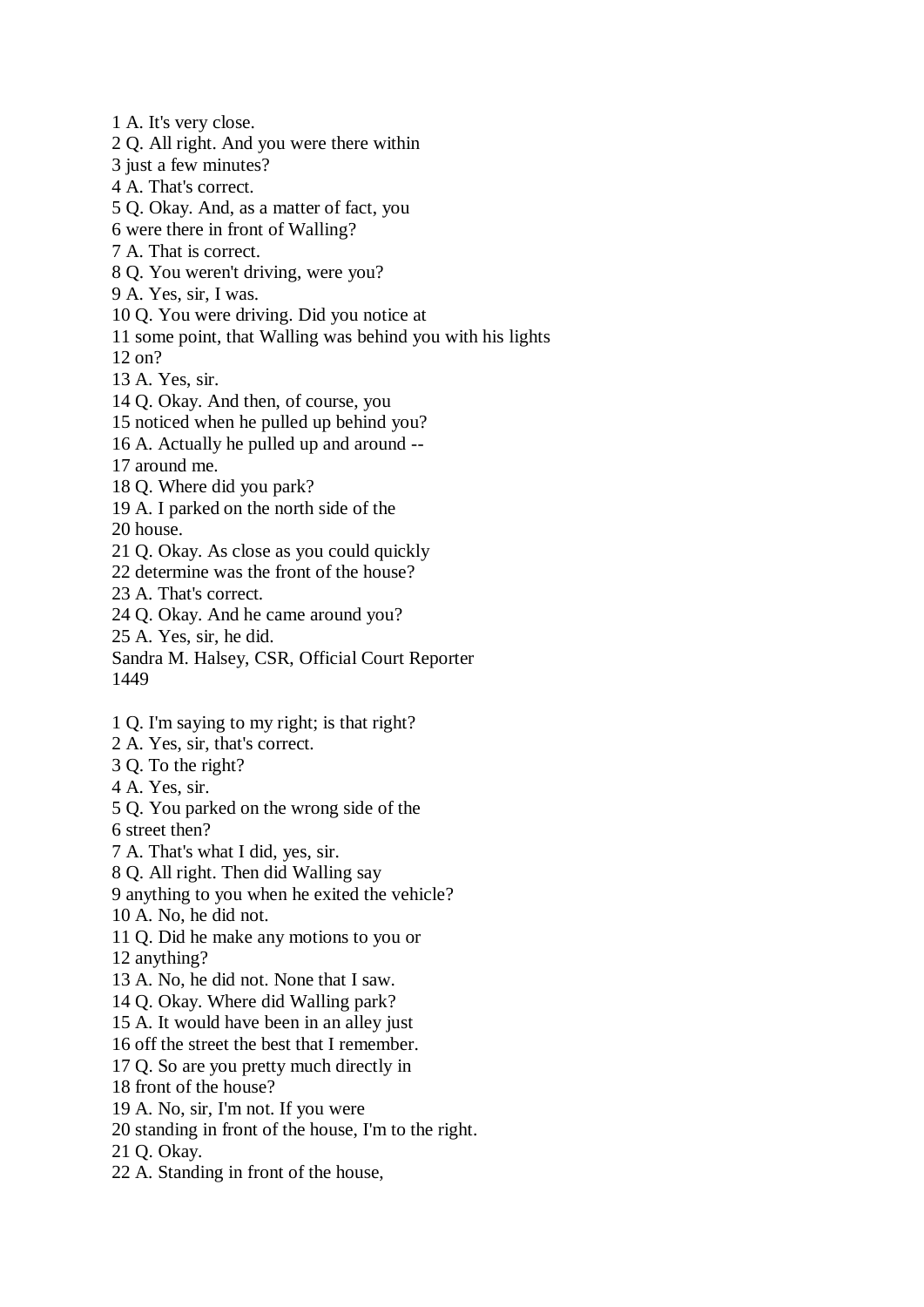23 looking at the house. 24 Q. Okay. 25 A. I would be on your right. Sandra M. Halsey, CSR, Official Court Reporter 1450 1 Q. And had you come from -- if I were 2 standing facing the house, had you come from the left? 3 A. That's correct. 4 Q. That was your point? 5 A. Yes, sir. 6 Q. And so you sort of went past the front 7 of the house? 8 A. Yes, sir. 9 Q. Toward the right if we were all 10 looking at that house? 11 A. Yes, sir. 12 Q. Okay. And then Walling came around 13 you and farther on? 14 A. That's correct. 15 Q. To the alley? 16 A. Yes, sir. 17 Q. More or less? 18 A. Yes, sir. 19 Q. Which side of the street did he park 20 on? 21 A. I don't recall. 22 Q. Was there another car at the scene? 23 A. Yes, sir, there was. 24 Q. Where was it located? 25 A. I know that I had passed it before I Sandra M. Halsey, CSR, Official Court Reporter 1451 1 parked, but I couldn't tell you its exact location. 2 Q. It was farther back toward the front 3 of the house? 4 A. That's correct. 5 Q. And I guess that it's standard 6 procedure in that situation that you wait for an officer 7 to give you the go-ahead to go in? 8 A. Yes, that's correct. 9 Q. And you were able to observe Walling 10 go in the residence? 11 A. Yes, sir, I did. 12 Q. Did you exit the ambulance, you and 13 your partner -- who's your partner, Koschak?

- 14 A. Yes, sir, Brian Koschak.
- 15 Q. Did y'all exit your ambulance?
- 16 A. At some point, yes, sir.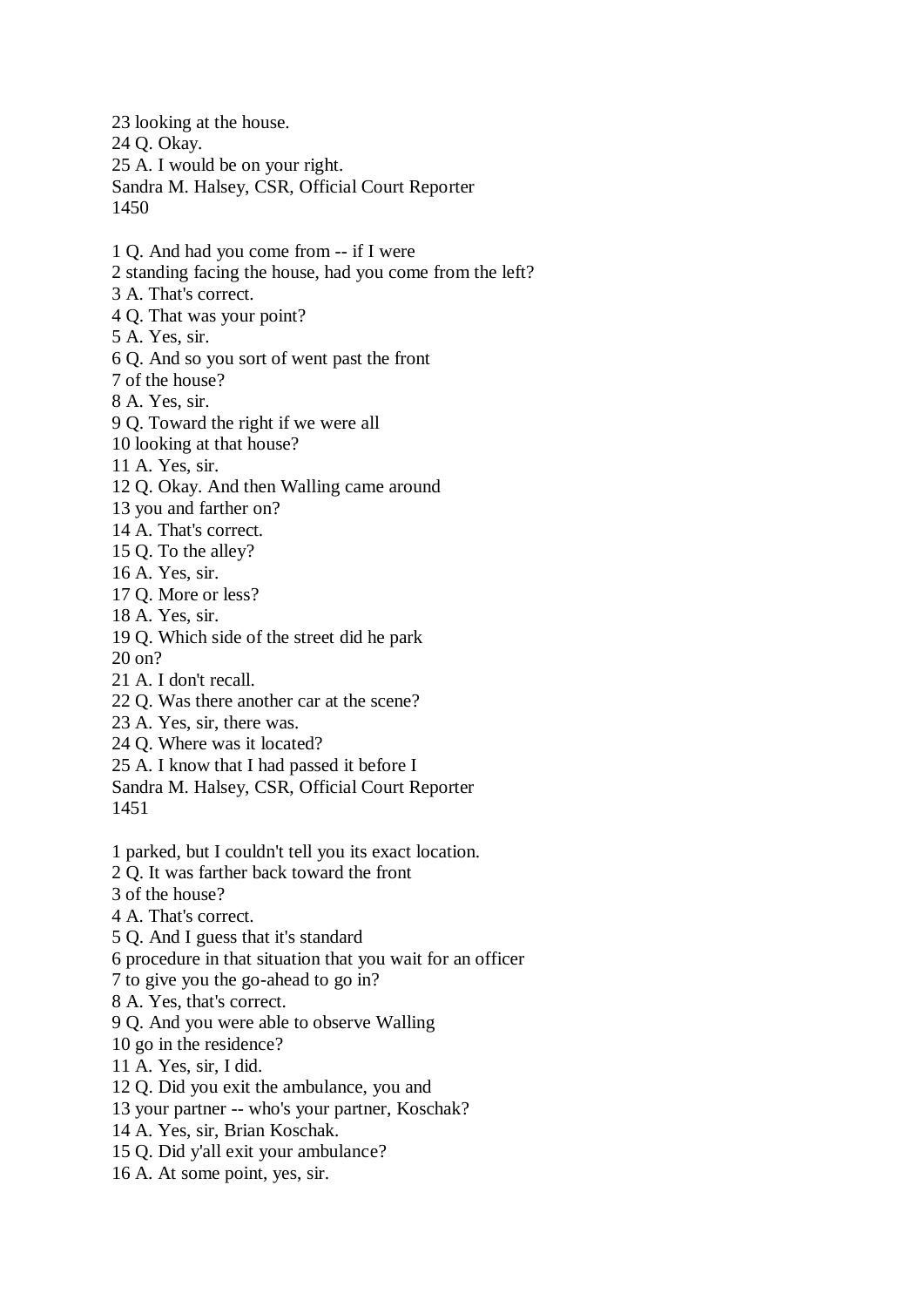17 Q. Before Walling came back out?

18 A. No, sir.

19 Q. Did you -- was there some stuff you

20 needed to do, for instance, equipment that you needed to

21 be picking up while you are sitting in the ambulance?

22 A. No, sir. We were sitting in the cab

23 of the ambulance waiting for a clear to come to us to go

24 inside the residence.

25 Q. And you had, either on you or in your

Sandra M. Halsey, CSR, Official Court Reporter

1452

1 hands, all of the tools or supplies that you needed?

2 A. No, they are in compartments on the

3 side of the ambulance. They are very quick and easy --

4 it's very quick and easy just to open the compartment on

5 the side of the ambulance and to grab the kit that you 6 need.

7 Q. Okay. And from the time -- did you

8 see Officer Walling head across and actually go in the

9 house -- head across the yard?

10 A. I saw him go across the yard. I

11 didn't actually see him go in the house, no.

12 Q. Okay. Did you see any other

13 individuals out in the yard?

14 A. No, I did not.

15 Q. Did Walling stop or do anything after

16 he exited his vehicle?

17 A. I wasn't really paying that much

18 attention to him.

19 Q. What were you doing?

20 A. I was sitting in the driver's seat.

21 Q. And I guess you -- but you had a clear

22 view of the front of the house, didn't you?

23 A. It was an angle view of the front of

24 the house.

25 Q. So you're sort of looking -- were you

Sandra M. Halsey, CSR, Official Court Reporter

1453

1 sort of looking straight ahead at Walling's car and sort

2 of to your left at the front door?

3 A. I couldn't actually see the front

4 door.

5 Q. You could not?

6 A. No. I could see the front of the

7 house, but it wasn't a clear view of the front door.

8 Q. Okay. Was it sort of dark in front of

9 the house?

10 A. I don't recall it as being dark.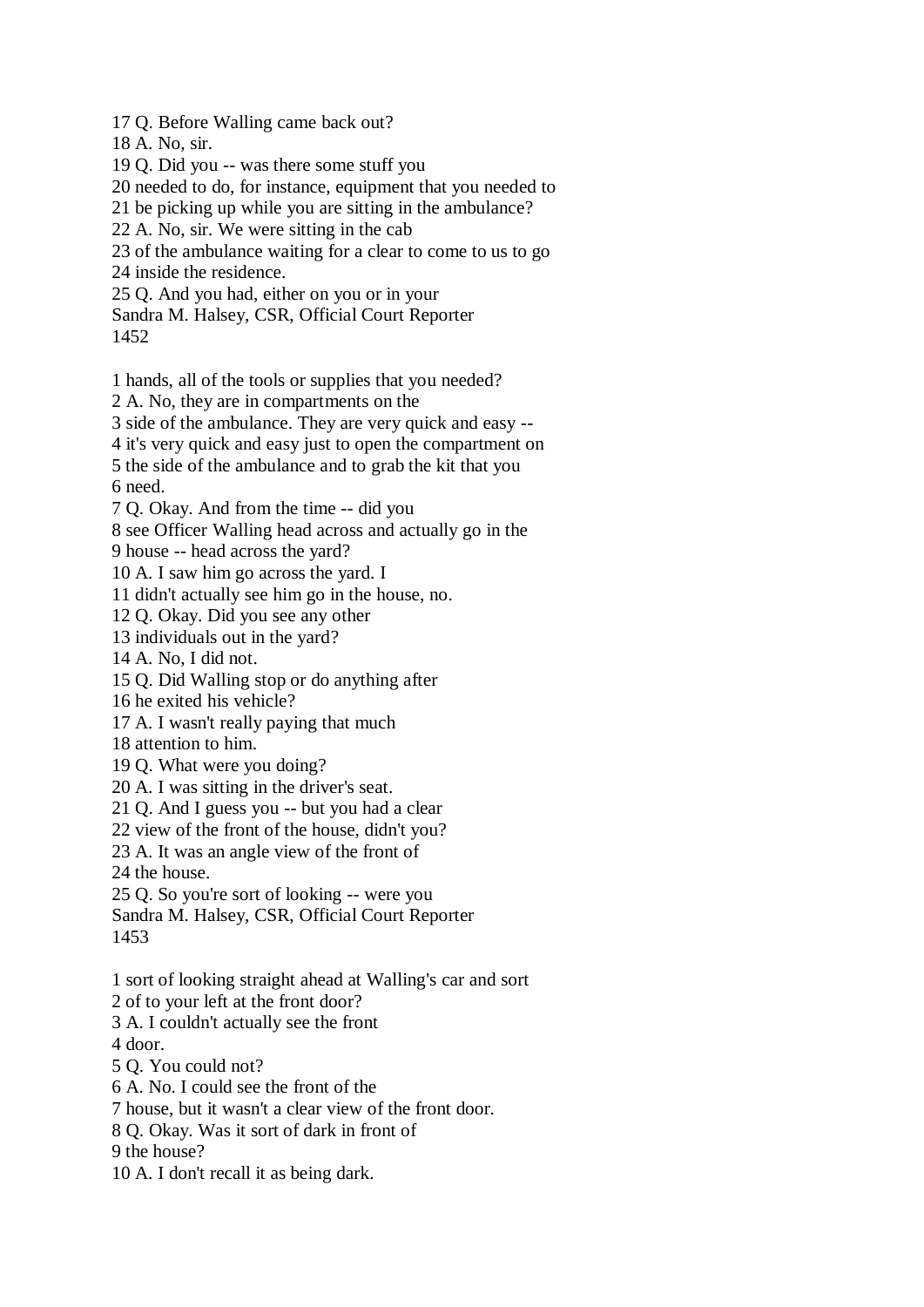11 Q. Do you remember any lights? 12 A. I don't remember what the lighting 13 situation was like. 14 Q. Okay. Well, how long do you think 15 Walling was in the house? 16 A. A minute and a half. 17 Q. Okay. And he came out. Did he say 18 something to you or signal to you, or what did he do? 19 A. He came to the driver's side door. I 20 rolled the window down, and he said, "You have two 21 children inside. You're going to need some more help. 22 Go on in." 23 Q. He said "You may have two children"? 24 A. I don't recall what his exact words 25 were. Sandra M. Halsey, CSR, Official Court Reporter 1454 1 Q. Okay. The gist of that was "call for 2 more help"? 3 A. Yes, sir. 4 Q. Okay. And, did you do that? Or your 5 partner? 6 A. Yes, my partner did. 7 Q. Okay. And where did Walling go? 8 A. I do not know. 9 Q. And what did you do? 10 A. That's when I got out of the 11 ambulance, and grabbed the medical kit, and proceeded to 12 go inside. 13 Q. Did you run to the front door? 14 A. No, sir, I did not. 15 Q. You walked? 16 A. Yes, sir. 17 Q. Probably -- 18 A. At a pace, yes, sir. 19 Q. At a brisk pace? And was Koschak 20 right behind you? 21 A. Yes, he was. 22 Q. Okay. And there wasn't any delay in 23 him calling? He didn't stay behind to call? 24 A. No, he didn't. 25 Q. He was coming in right behind you? Sandra M. Halsey, CSR, Official Court Reporter 1455 1 A. That's correct. 2 Q. Okay. And when you came in you 3 observed Mrs. Routier?

4 A. Yes, sir, I did.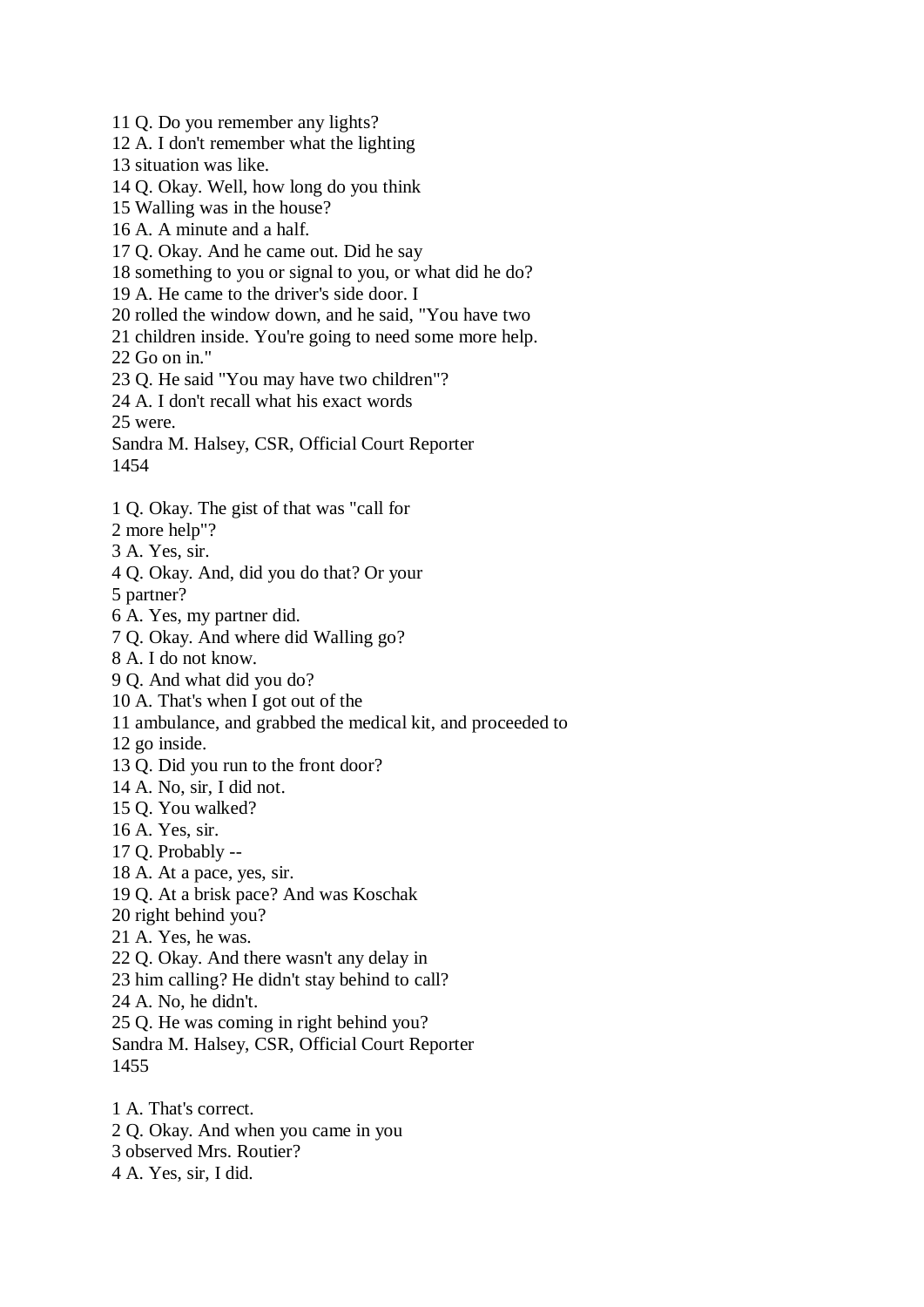5 Q. As you walked in the house? 6 A. Well, once I entered into the living 7 area, I observed her, yes, sir. 8 Q. Okay. And instantaneously you could 9 tell that she was very distraught? 10 A. Yes, sir. 11 Q. And you knew that, didn't you? 12 A. She was holding a towel on her neck 13 and there appeared to be quite a bit of blood there, yes, 14 sir. 15 Q. She was distraught? That was your 16 word, wasn't it? 17 A. Yes, sir, it was. 18 Q. Okay. Now, then you immediately 19 turned your attention to the child -- to the first child? 20 A. Yes, I did. 21 Q. Okay. And who nodded in the direction 22 of the child? 23 A. Officer Waddell. 24 Q. How far was Waddell from that child? 25 A. Ten or 12 feet. Sandra M. Halsey, CSR, Official Court Reporter 1456 1 Q. That far? 2 A. That is my guess. 3 Q. Was he at the end of the bar or 4 whereabouts? 5 A. He was at the end of the bar, yes, 6 sir. 7 Q. Okay. Let me show you -- 8 A. Away from the child. 9 Q. Let me show you this exhibit, which is 10 a floorplan of the house. And I know that it wasn't 11 your -- you weren't focusing on the floorplan, but does 12 that seem about like the floorplan of the part that you 13 came in, the entry hall? 14 A. Yes, sir. 15 Q. And a bar? 16 A. That's correct. 17 Q. And was Waddell here at the end of 18 this bar? 19 A. No, sir, he was at the other end. 20 Q. At this far end? 21 A. Yes, sir. 22 Q. Okay. Near the back wall? 23 A. Yes, sir. 24 Q. Okay. And he nodded in what 25 direction?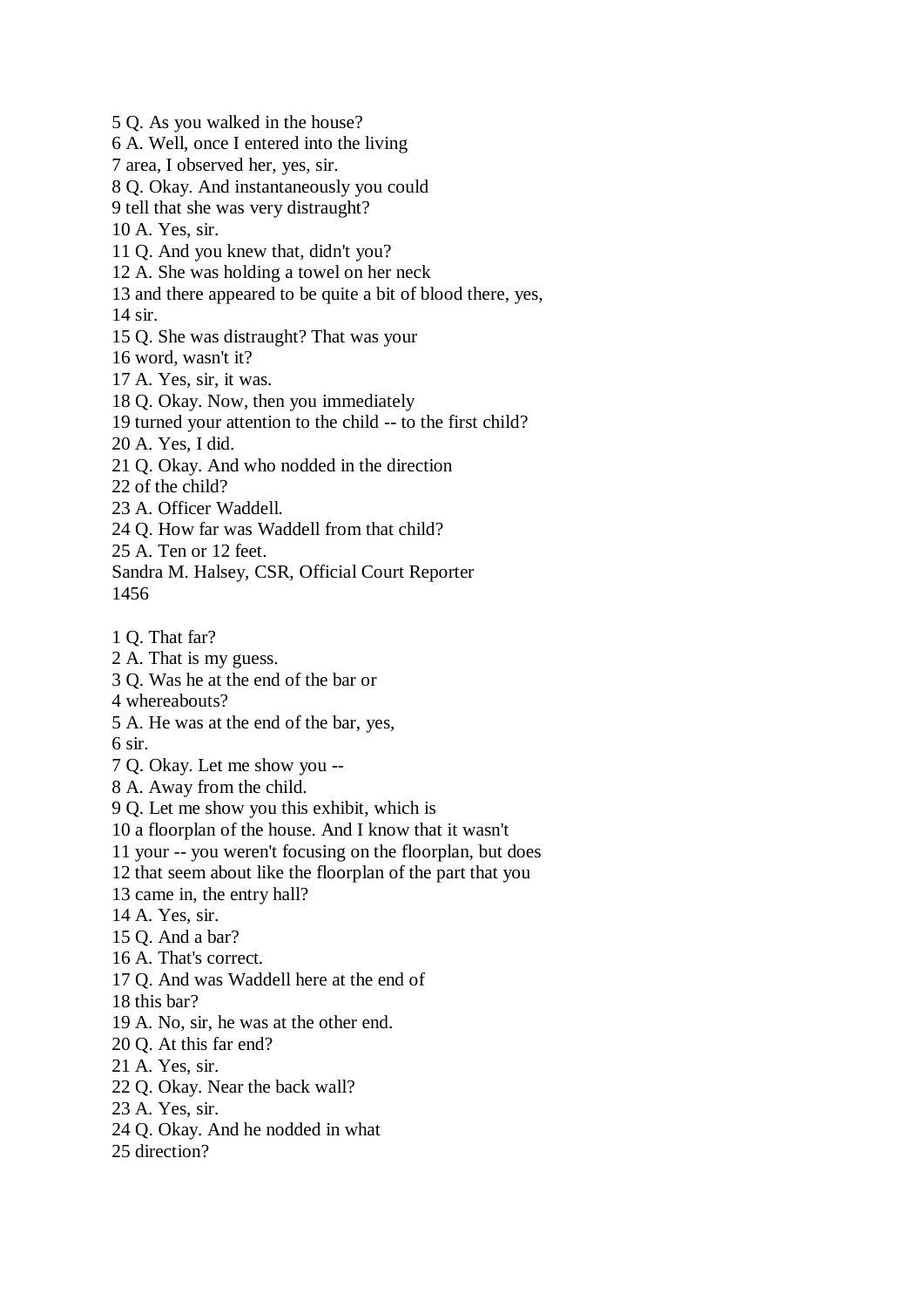Sandra M. Halsey, CSR, Official Court Reporter 1457 1 A. Toward the direction of the child that 2 was laying on the floor. 3 Q. Okay. To that point, had you seen the 4 child? 5 A. No, I had not. 6 Q. And as you got around that corner, 7 could you clearly see the child? 8 A. Yes, I could. 9 Q. And did you immediately go down to 10 your knees, I guess, or how? 11 A. Yes, sir, I did. 12 Q. Okay. Did you take out any bandages 13 or equipment out of your kit? 14 A. I removed what we call an Ambu bag to 15 do mouth to mouth resuscitation. It has a mouthpiece on 16 it and a bag reservoir that we use to put mouth to mouth 17 resuscitation, as opposed to doing mouth to mouth 18 resuscitation. 19 Q. And it comes, I guess, in a -- some 20 kind of sterile packaging? 21 A. Yes, it does. 22 Q. You tore that packaging open and cast 23 it aside? 24 A. Yes, sir, I did. 25 Q. Okay. And you also saw Mr. Routier, Sandra M. Halsey, CSR, Official Court Reporter 1458 1 but as I understood it, you weren't clear -- he wasn't 2 beside Waddell or Mrs. Routier? 3 A. No, he was not. 4 Q. He was off -- did you say sort of in 5 the middle of the living room? Is that how you said 6 that? 7 A. Yes, sir. 8 Q. Okay. And did you see anything else 9 over in the middle of the living room in the area where 10 Mr. Routier was? 11 A. No, I couldn't see anything else. 12 Q. You did not see another child in 13 there? 14 A. No, I did not. 15 Q. Never saw another child? 16 A. No, sir, I did not. 17 Q. Did you ever see what -- did you ever 18 see what Koschak did? 19 A. No, sir, I did not.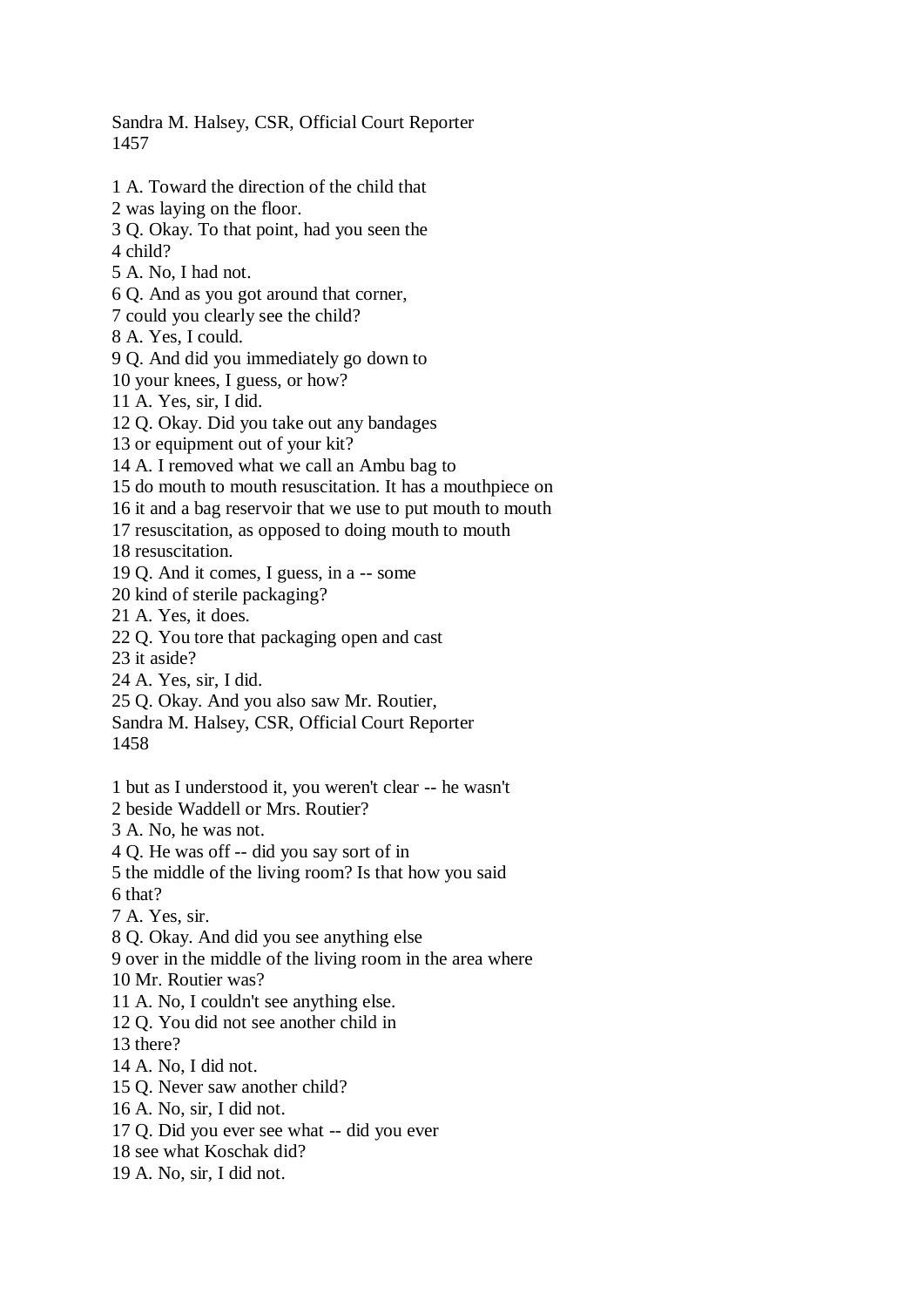20 Q. Okay. You weren't paying attention to

21 what he was doing?

22 A. No, sir.

- 23 Q. I guess it's fair to say that once you
- 24 went down beside your -- the person you were treating,
- 25 that everything you did was focused on that child?

Sandra M. Halsey, CSR, Official Court Reporter 1459

1 A. Yes, sir.

2 Q. And how long would you say you were in

3 that -- there in the house with the child?

4 A. About two minutes.

5 Q. Okay. And Mr. Routier, when you saw

6 him, how would you describe him? He was excited?

7 A. He was excited, yes, sir.

8 Q. Okay. Was he distraught too?

9 A. No, sir, I would describe him as being

10 excited.

11 Q. Excited?

12 A. Yes, sir.

13 Q. All right. And as you were there, and

14 these children were both being attended to, there was a

15 lot of screaming going on, wasn't there?

16 A. There was.

17 Q. Okay. And crying?

18 A. There was some screaming.

19 Q. Okay. And, as a matter of fact, there

20 was so much screaming, and so much anguish, that that was

21 one of the reasons that you wanted to pick that child up

22 and get him out of there, wasn't it?

23 A. That was one of the reasons, yes, sir.

24 Q. So, with everything, with all of the

25 commotion going on, and the screaming and the anguish,

Sandra M. Halsey, CSR, Official Court Reporter

1460

1 you thought that you could do better for the child and do

2 your job better, if you picked the child up and got him

3 out to the ambulance?

4 A. Yes, sir.

5 Q. And for the people that were doing --

6 I guess Waddell wasn't screaming, was he?

7 A. No, sir, he was not.

8 Q. And Koschak wasn't screaming?

9 A. No, sir.

10 Q. Was it Mrs. Routier doing the

11 screaming?

- 12 A. I don't recall her screaming.
- 13 Q. Who was screaming?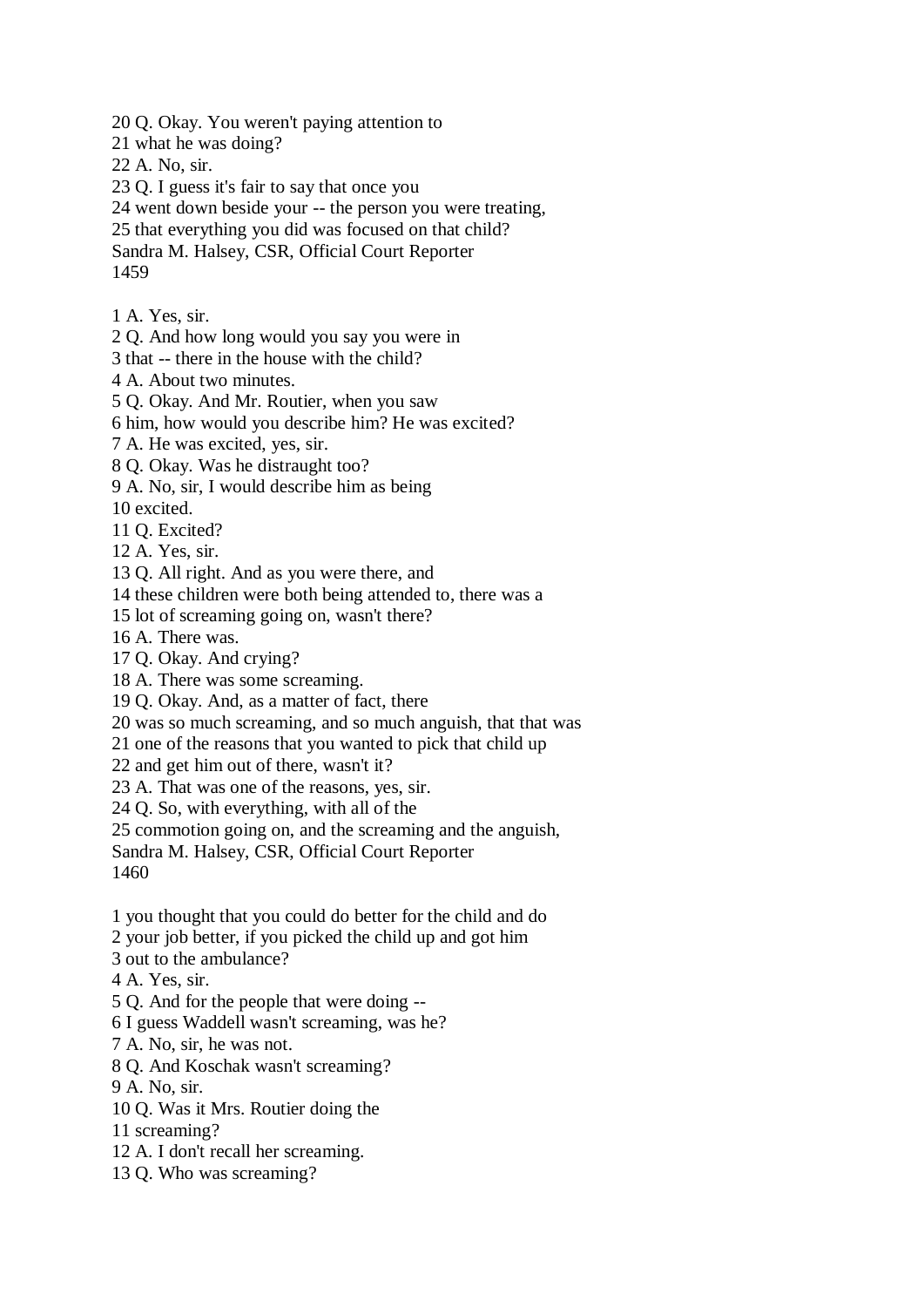14 A. Mr. Routier. 15 Q. And you don't recall Mrs. Routier 16 screaming? 17 A. Not a scream, no, sir. 18 Q. Okay. What did you think -- what did 19 you characterize what Mrs. Routier was doing, the words 20 she was saying and the actions, if you didn't 21 characterize it as screaming, how would you characterize 22 it? 23 A. She answered loudly. 24 Q. Is it your regular practice to write 25 handwritten reports as quickly as you reasonably can? Sandra M. Halsey, CSR, Official Court Reporter

1461

- 1 A. Yes, sir.
- 2 Q. And you did in this case on June 6th,
- 3 did you not?
- 4 A. That's correct.
- 5 Q. That same day?
- 6 A. Yes, sir.
- 7 Q. And, of course, that was your best
- 8 recollection --
- 9 A. Yes, sir.
- 10 Q. -- of what had happened?
- 11 A. That's correct.
- 12 Q. And it was very fresh on your mind at
- 13 that point, wasn't it?
- 14 A. That's correct.
- 15 Q. I mean, it was standing out?
- 16 A. Yes, sir.
- 17 Q. But I guess when you go in a situation
- 18 like that, there are some things that you just don't
- 19 remember, or that you just don't pay attention to?
- 20 A. Yes, sir.
- 21 Q. And some things that you pay attention
- 22 to, and so those are vivid in your memory. And other
- 23 things, you might miss?
- 24 A. That's correct.
- 25 Q. But on June 6th, 1996, when your
- Sandra M. Halsey, CSR, Official Court Reporter
- 1462
- 1 memory was very fresh, you said that both the male and
- 2 female, it seemed, were screaming, didn't you?
- 3 A. Well, I don't remember.
- 4 Q. You don't recall that? You'll be able
- 5 to recognize your own handwriting, won't you?
- 6 A. Certainly.
- 7 Q. Let me show State's -- what's been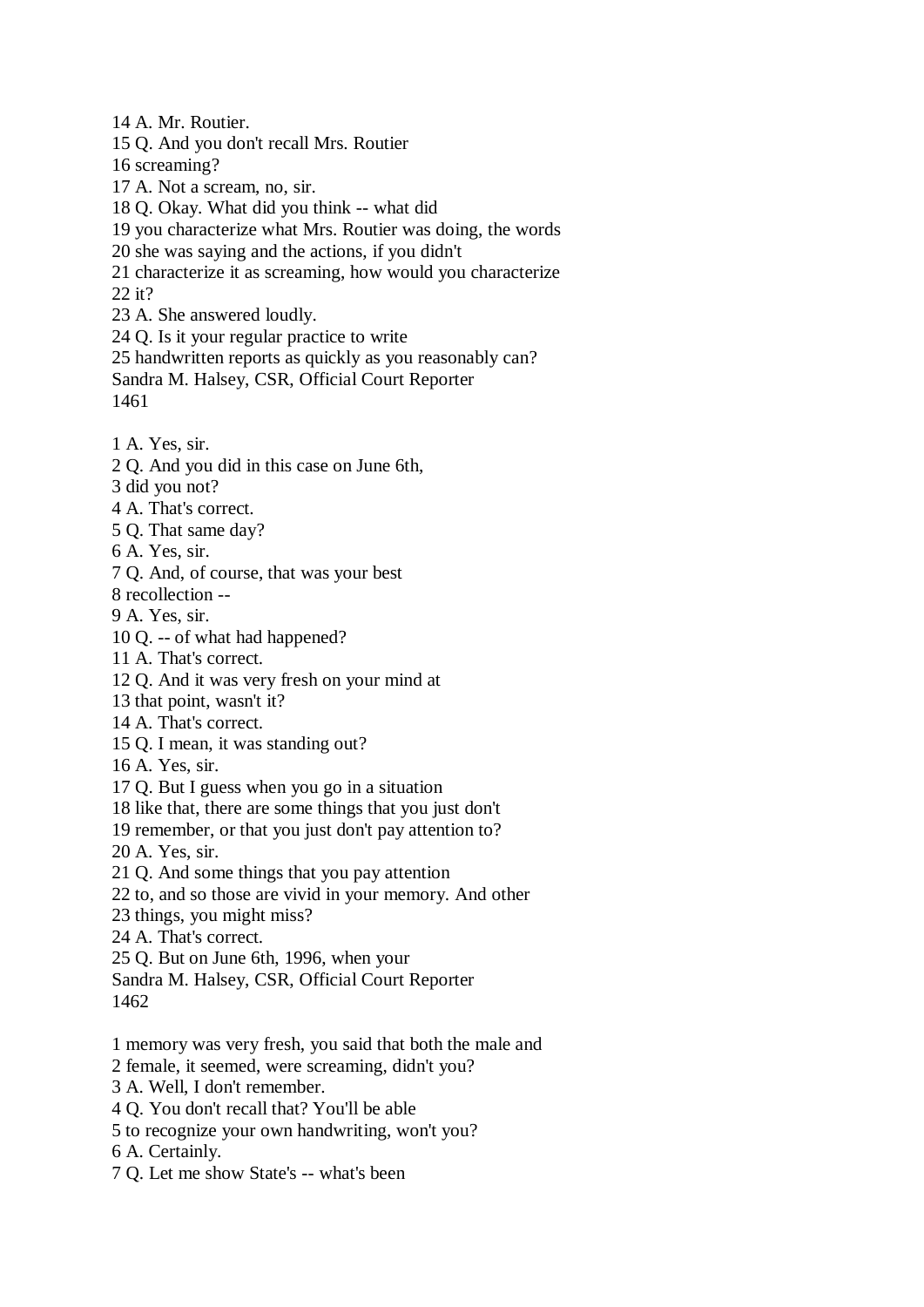8 marked for record purposes as State's Exhibit 206,(sic)

9 and if you would, is that your handwriting?

10 A. Yes, sir.

11 Q. And does it bear your signature at the

12 bottom?

- 13 A. Yes, it does.
- 14 Q. And is it so that it was subscribed
- 15 and sworn to on the 6th day of June, 1996?
- 16 A. Yes, sir, that's correct.

17 Q. Same day as this incident? When this

- 18 was freshest on your mind?
- 19 A. That's correct.
- 20 Q. And, isn't it true, that in this
- 21 statement you -- that the way you described Mr. -- Mrs.
- 22 Routier and Mr. Routier is as follows: "With both the
- 23 male and -- male and female at the scene screaming, I
- 24 decided to move the child to" -- is that MICU?

25 A. Yes, sir.

Sandra M. Halsey, CSR, Official Court Reporter 1463

1 Q. And that, when your memory was the

2 best, was how you described what Mrs. Routier was doing?

3 A. That's what it says on that report,

4 yes, sir.

- 5 Q. And so then that's accurate, isn't it?
- 6 A. Yes, sir.
- 7 Q. She was screaming, wasn't she?
- 8 A. Well, yes, sir.
- 9 Q. There is nothing that has happened
- 10 between June 6th of 1996 and today that would change your
- 11 mind about what you saw out there and what you heard out

12 there, is there?

13 A. No, sir, there is not.

- 14 Q. And, however many meetings you had
- 15 with the DA, was it four?
- 16 A. Yes, sir.
- 17 Q. That doesn't change what you knew to
- 18 be the truth on June 6th, 1996, does it?
- 19 A. No, it doesn't.
- 20 Q. Okay. And your best depiction then,
- 21 of what Mrs. Routier was doing, was that she was
- 22 screaming?
- 23 A. The way you initially asked me the

24 question, he was screaming louder than she was.

25 Q. Okay. Okay. So, all right. I think

Sandra M. Halsey, CSR, Official Court Reporter

1464